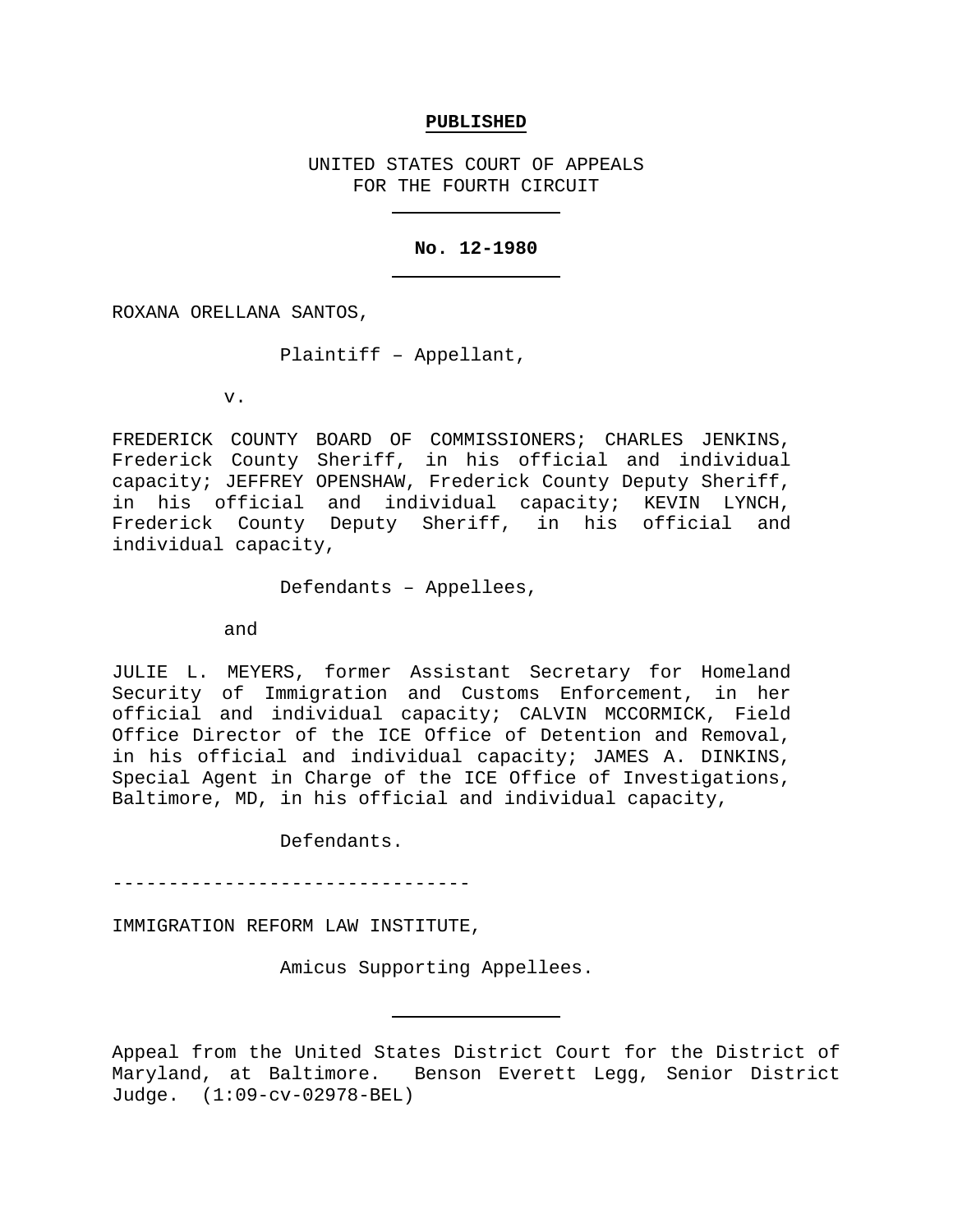Before DAVIS and WYNN, Circuit Judges, and James R. SPENCER, United States District Judge for the Eastern District of Virginia, sitting by designation.

Affirmed in part, vacated in part, and remanded by published opinion. Judge Wynn wrote the opinion, in which Judge Davis and Judge Spencer concurred.

**ARGUED:** John Carney Hayes, Jr., NIXON PEABODY, LLP, Washington, D.C., for Appellant. Sandra Diana Lee, KARPINSKI, COLARESI & KARP, P.A., Baltimore, Maryland, for Appellees. **ON BRIEF:**  Daniel Karp, KARPINSKI, COLARESI & KARP, Baltimore, Maryland, for Appellees. Michael M. Hethmon, Garrett R. Roe, IMMIGRATION REFORM LAW INSTITUTE, Washington, D.C., for Amicus Supporting Appellees.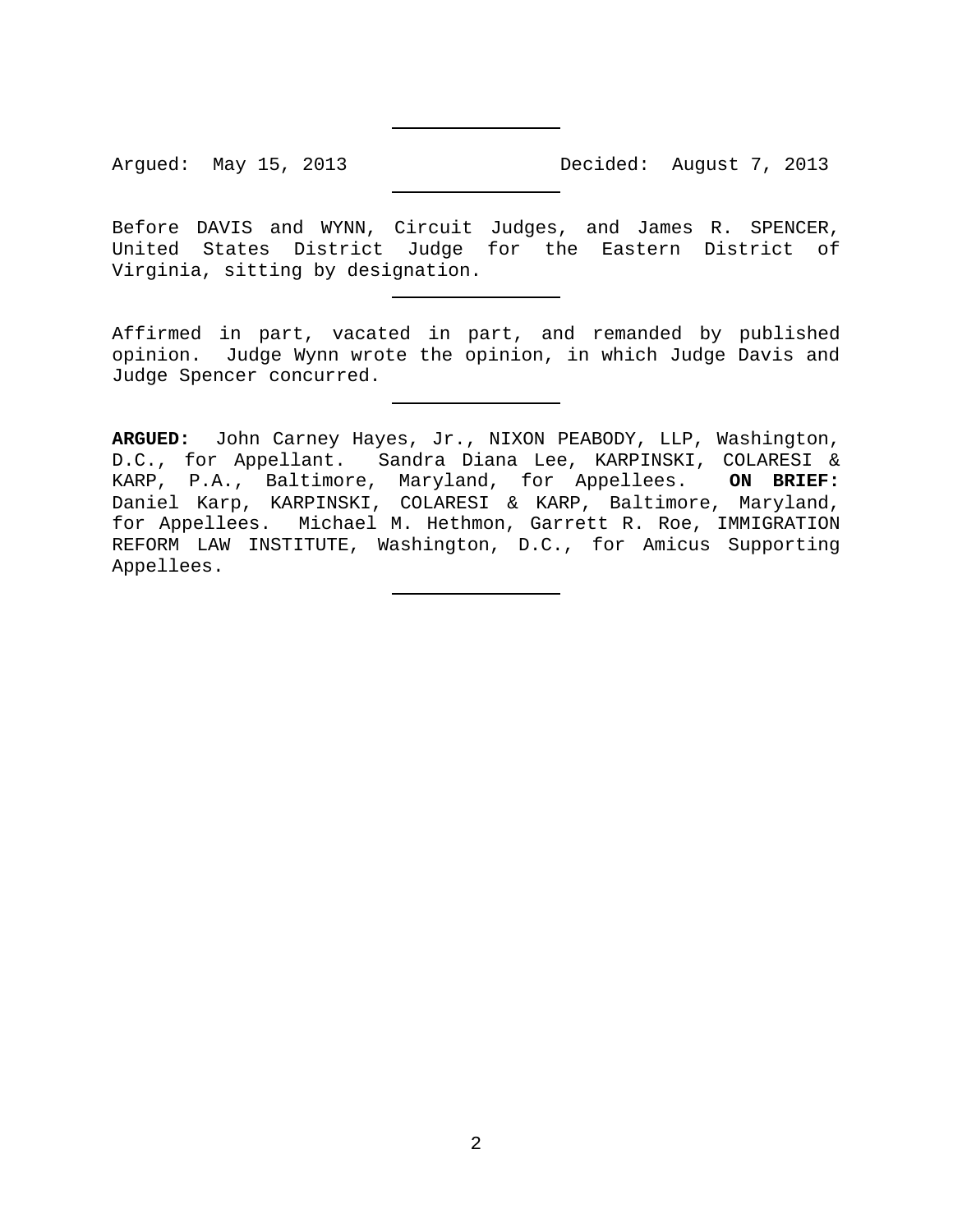WYNN, Circuit Judge:

Plaintiff Roxana Orellana Santos appeals the dismissal of her 42 U.S.C. § 1983 action against the Frederick County (Maryland) Board of Commissioners, the Frederick County Sheriff, and two deputy sheriffs. Santos alleged that the deputies violated her Fourth Amendment rights when, after questioning her outside of her workplace, they arrested her on an outstanding civil warrant for removal issued by Immigration and Customs Enforcement ("ICE"). The U.S. District Court for the District of Maryland granted summary judgment to all defendants, concluding that Santos's initial questioning by the deputies did not implicate the Fourth Amendment and that the civil immigration warrant justified Santos's subsequent stop and arrest.

We agree with the district court that the deputies did not seize Santos until one of the two deputies gestured for her to remain seated while they verified that the immigration warrant was active. But the civil immigration warrant did not provide the deputies with a basis to arrest or even briefly detain Santos. Nonetheless, we conclude that the individual defendants are immune from suit because at the time of the encounter neither the Supreme Court nor this Court had clearly established that local and state law enforcement officers may not detain or arrest an individual based on a civil immigration warrant.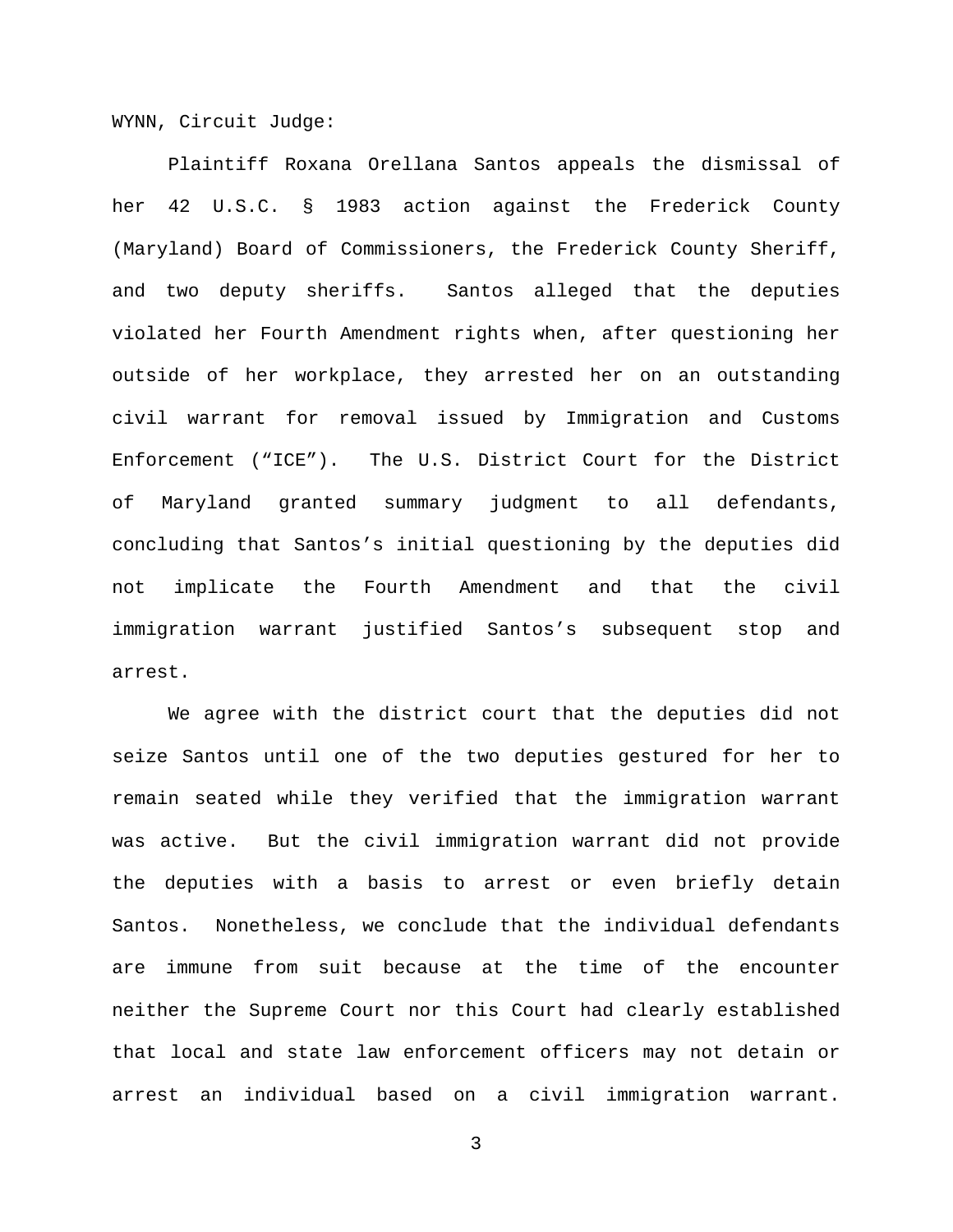Qualified immunity does not extend, however, to municipal defendants. We therefore affirm the district court's award of summary judgment to the deputies and the Sheriff and vacate the district court's dismissal of Santos's action against the municipal defendants.

### I.

# A.

A native of El Salvador, Santos moved to the United States in 2006. On an October morning in 2008, Santos sat on a curb behind the Common Market food co-op in Frederick, Maryland, where she worked as a dishwasher. Santos ate a sandwich while waiting for her shift to begin. From the curb, Santos faced a grassy area and pond that ran along the rear of the shopping complex in which the co-op was located. A large metal shipping container stood between her and the shopping complex. As Santos ate, she saw a Frederick County Sheriff's Office (the "Sheriff's Office") patrol car slowly approach her from her left. She remained seated, in full view of the patrol car, and continued eating her sandwich.

Deputy Sheriffs Jeffrey Openshaw and Kevin Lynch were in the car conducting a routine patrol of the area. Although the Sheriff's Office had reached an agreement with ICE under 9 U.S.C. § 1357(g) authorizing certain deputies to assist ICE in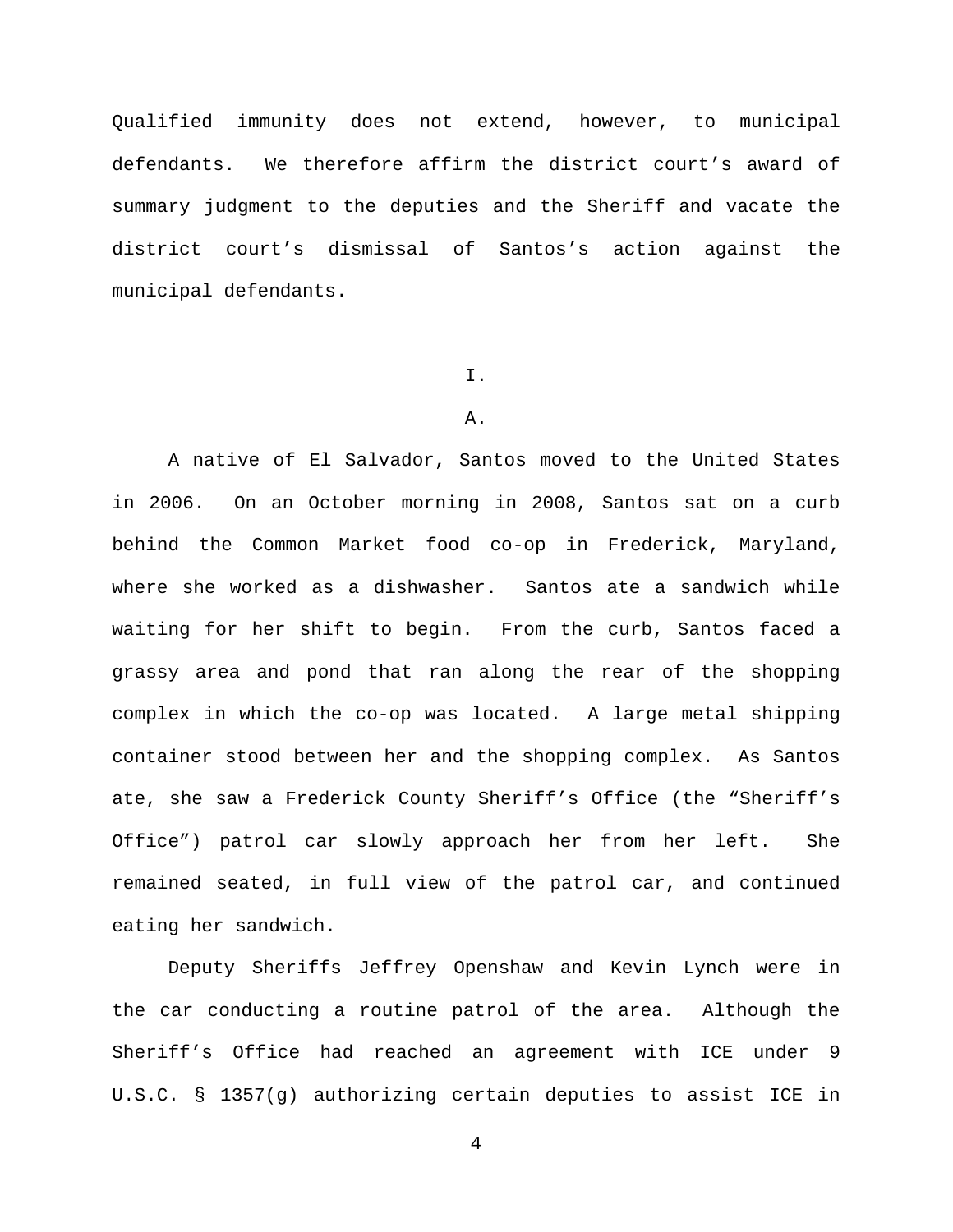immigration enforcement efforts, neither Openshaw nor Lynch was trained or authorized to participate in immigration enforcement.

The deputies parked the patrol car on the side of the shipping container opposite Santos. Openshaw and Lynch stepped out of the patrol car and walked toward Santos, going around opposite sides of the shipping container to reach her. Both deputies wore standard uniforms and carried guns.

Openshaw stopped about six feet away from her and asked her if she spoke English, to which she responded, "No." J.A. 095, 398-99. Lynch stood closer to the patrol car. It was immediately apparent to Openshaw that Santos, a native Spanish speaker, had difficulty communicating in English. Openshaw asked Santos in English whether she was on break, and she replied that she was. He then asked her if she worked at the Common Market, and she said she did. Again in English, Openshaw asked her whether she had identification, and she responded in Spanish that she did not.

At this point, Openshaw stepped away from Santos to speak privately with Lynch near the patrol car. Santos remained seated. After a few minutes, Santos recalled that she had her El Salvadoran national identification card in her purse. Still sitting, she showed the card to the deputies. Openshaw took the card and asked her whether the name on the ID was hers. She told him it was, and he walked back to the car to speak with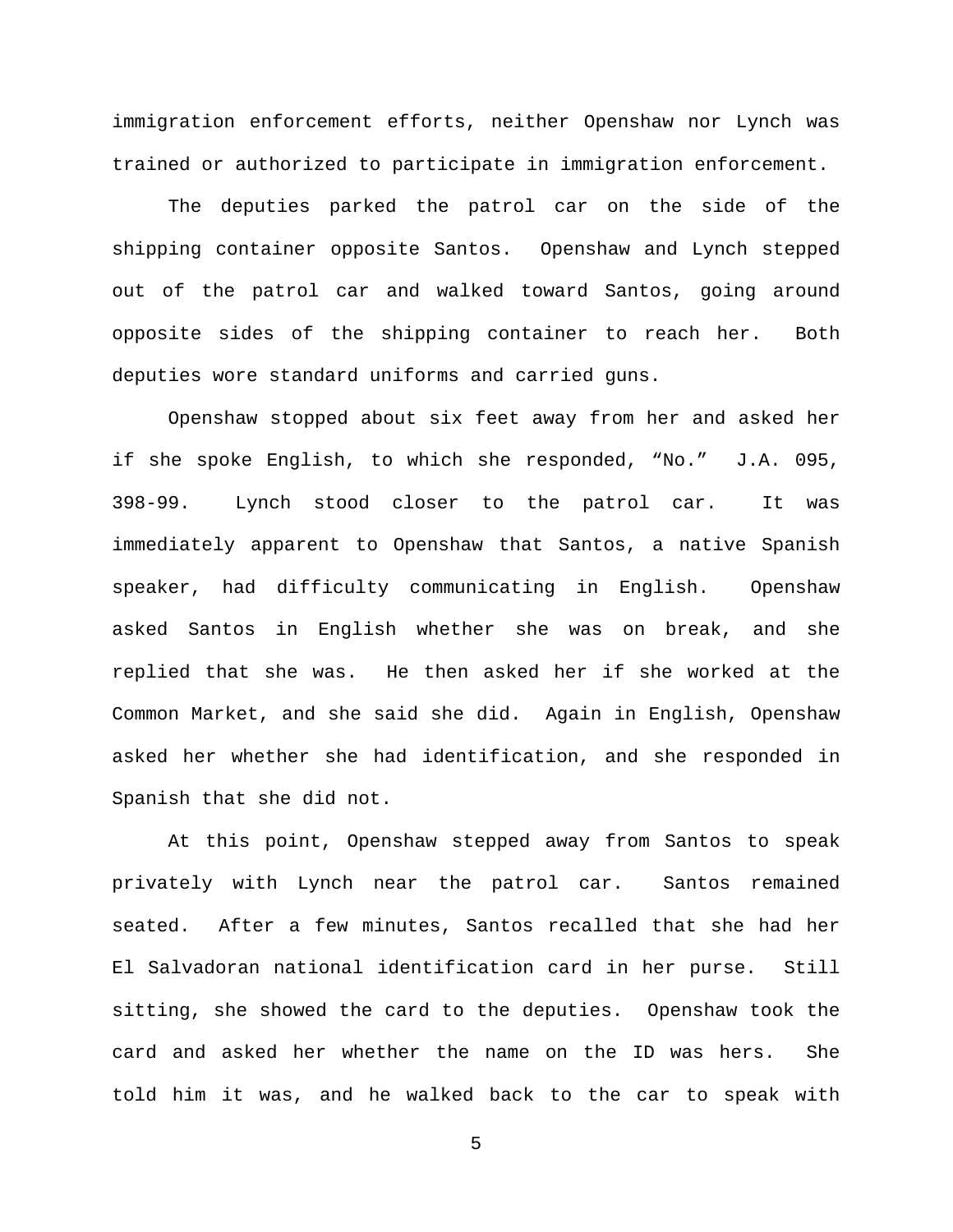Lynch. Santos estimated that by this time at least fifteen minutes had passed since the deputies first approached her. As the deputies stood together talking, Santos saw Openshaw use his radio.

The deputies said that once they received Santos's identification information, they relayed it to radio dispatch to run a warrant check on Santos. After completing the warrant check, dispatch informed the deputies that Santos had an outstanding ICE warrant for "immediate deportation." J.A. 188. Following standard procedure, Openshaw asked dispatch to verify that the ICE warrant was active. Although he did not know what dispatch did in this particular case, Openshaw testified that dispatch typically contacts ICE when verifying an immigration warrant. Openshaw also said that at this point he considered Santos to be under arrest, though he had not yet handcuffed her.

After dispatch had initially notified the deputies of the ICE warrant but before dispatch had determined whether the warrant was active, Santos asked the deputies if there was any problem. Openshaw replied, "No, no, no," and held out his hand, gesturing for her to remain seated. J.A. 136.

About twenty minutes after she handed the deputies her national ID card, Santos decided to head into the food co-op to start her shift. When she attempted to stand, the deputies, who just had been informed by dispatch that the warrant was active,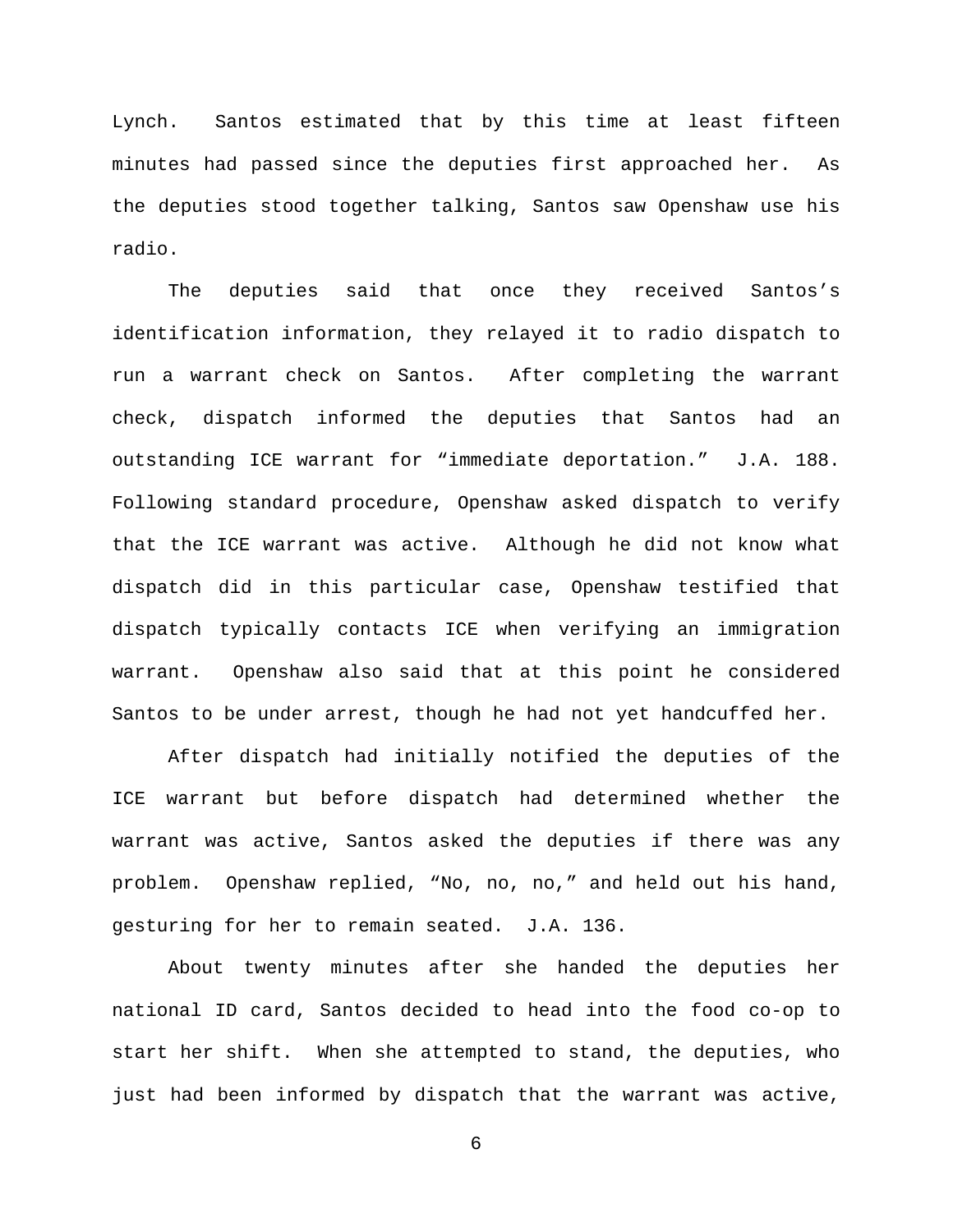grabbed her by the shoulders and handcuffed her. Until this point, neither deputy had had any physical contact with her.

The deputies placed Santos in the patrol car, transported her to patrol headquarters, and then transferred her to a Maryland detention center. Approximately forty-five minutes after Santos's arrest, ICE Senior Special Agent S. Letares requested that the detention center hold Santos on ICE's behalf. ICE initially held Santos in two Maryland facilities and then transferred her to a jail in Cambridge, Massachusetts, where she stayed until her supervised release on November 13, 2008. Santos v. Frederick Cnty. Bd. of Comm'rs, 884 F. Supp. 2d 420, 425 (D. Md. 2012).

# B.

In November 2009, Santos filed a Section 1983 complaint against Openshaw and Lynch, Frederick County Sheriff Charles Jenkins, the Frederick County Board of Commissioners, and several individuals from ICE and the Department of Homeland Security. The complaint alleged that the deputies violated her Fourth Amendment rights when they seized and later arrested her. The complaint also alleged that the deputies violated her rights under the Equal Protection Clause of the Fourteenth Amendment because the deputies "approached . . . and interrogated her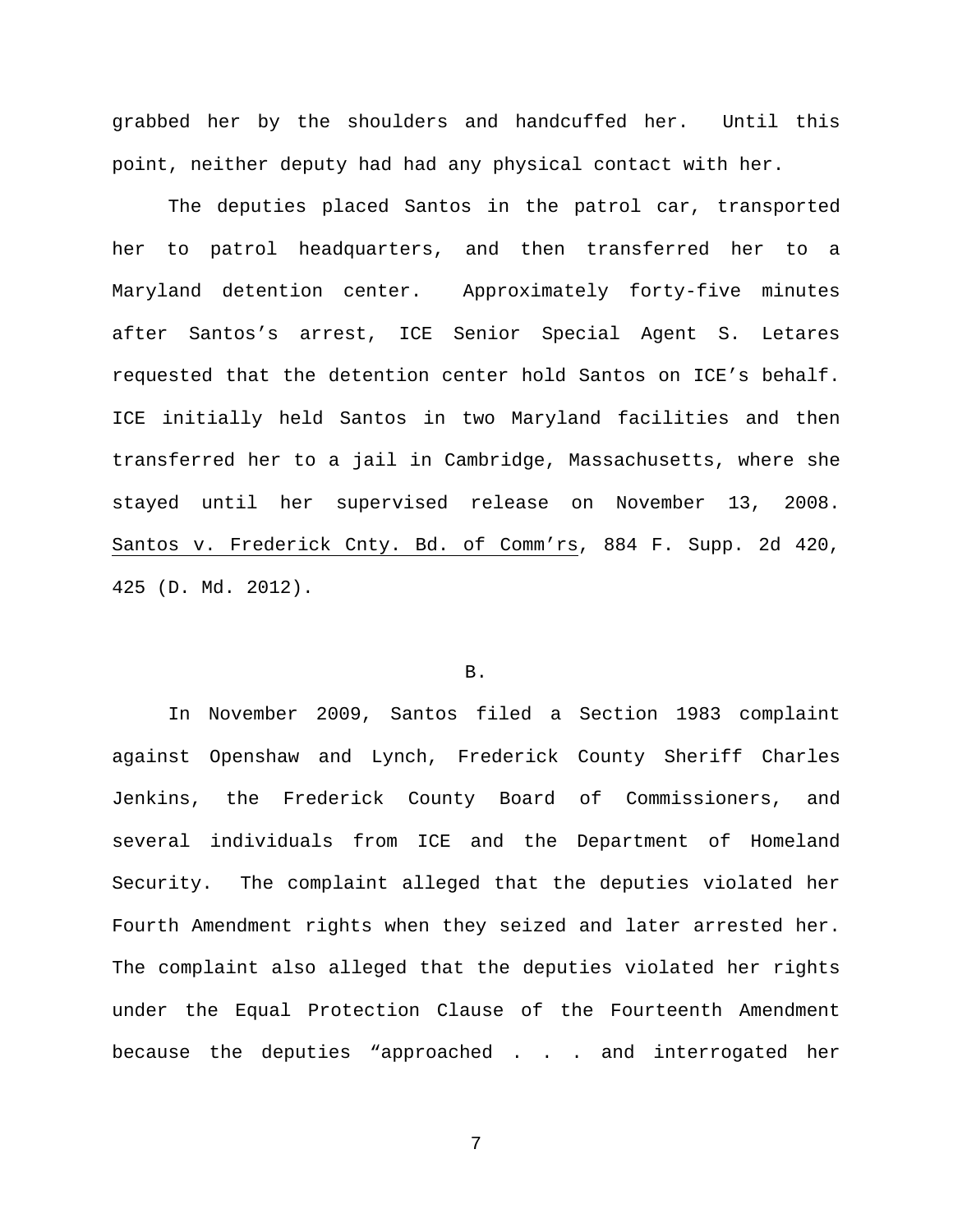based solely on her perceived race, ethnicity and/or national origin." J.A. 102.

All defendants moved to dismiss Santos's initial complaint under Rule 12(b)(6). The district court dismissed without prejudice the Section 1983 claims against the deputies on grounds that the complaint alleged that the deputies were acting under the color of federal law and thus the action should have been brought under Bivens v. Six Unknown Named Agents of Federal Bureau of Narcotics, 403 U.S. 388 (1971).<sup>1</sup> <u>Santos v. Frederick</u> Cnty. Bd. of Comm'rs, No: L-09-2978, 2010 WL 3385463, at \*3 (D. Md. Aug. 25, 2010). The district court also bifurcated her supervisory liability claims against Sheriff Jenkins and the Board of Commissioners, and stayed those claims pending resolution of Santos's claims against the deputies. Id. at \*4.

Santos filed a second amended complaint against the same defendants, asserting essentially the same claims as in the previously dismissed complaint. And she did not recharacterize her claims against the municipal defendants as Bivens claims.

After discovery, the deputies moved for summary judgment. The district court granted the deputies' motion, concluding that there was no dispute of fact regarding whether the deputies

 $1$  Bivens established a private right of action to remedy constitutional injuries attributable to individuals acting under the color of federal law. 403 U.S. at 397.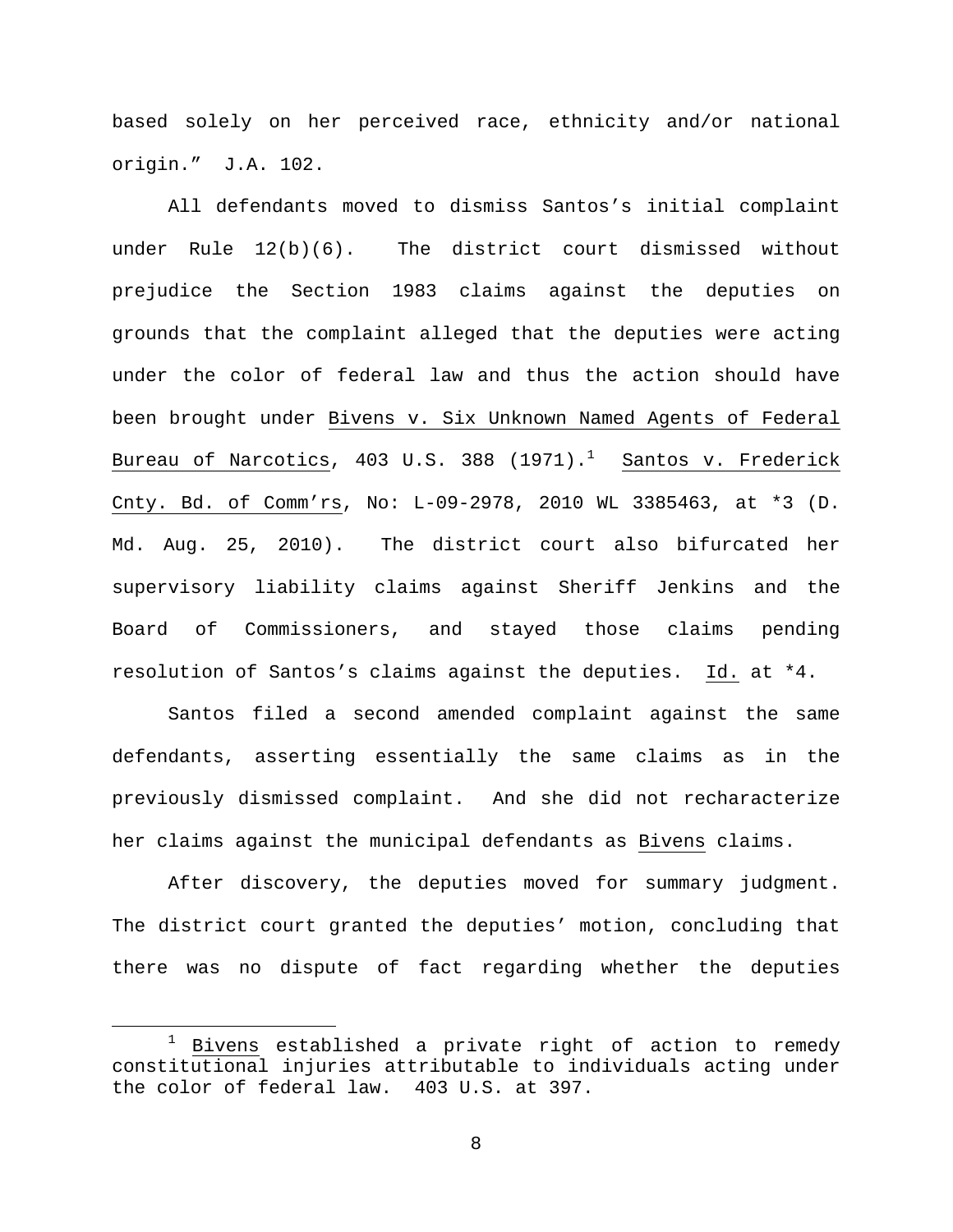violated Santos's Fourth Amendment rights. Santos, 884 F. Supp. 2d at 428-29. In particular, the district court held that Santos was not "seized" for purposes of the Fourth Amendment until Openshaw gestured for her to remain seated, and that, at that time, the civil ICE warrant provided the deputies with adequate justification for the seizure. Id. The district court further concluded that Santos's Equal Protection claim failed as a matter of law, holding that law enforcement officers do not violate the Equal Protection Clause if they initiate consensual encounters solely on the basis of racial considerations.<sup>2</sup> Id. at 429-30. Having concluded that the deputies did not violate Santos's constitutional rights, the district court also dismissed Santos's claims against Sheriff Jenkins and the Frederick County Board of Commissioners. Id. at 432.

 <sup>2</sup> Santos did not appeal the district court's Equal Protection decision, and it is therefore not before us. Nevertheless, we note that while this Circuit has not yet addressed the issue, see United States v. Henderson, 85 F.3d 617, 1996 WL 251370, at \*2 (4th Cir. 1996) (unpublished table decision) (declining to decide "whether selecting persons for<br>consensual interviews based solely on race raises equal consensual interviews based solely on race raises protection concerns"), two other Circuit Courts have indicated that consensual encounters initiated solely based on race may violate the Equal Protection Clause, United States v. Avery, 137 F.3d 343, 353 (6th Cir. 1997) ("[C]onsensual encounters may violate the Equal Protection Clause when initiated solely based on racial considerations."); United States v. Manuel, 992 F.2d 272, 275 (10th Cir. 1993) ("[S]electing persons for consensual interviews based solely on race is deserving of strict scrutiny and raises serious equal protection concerns.").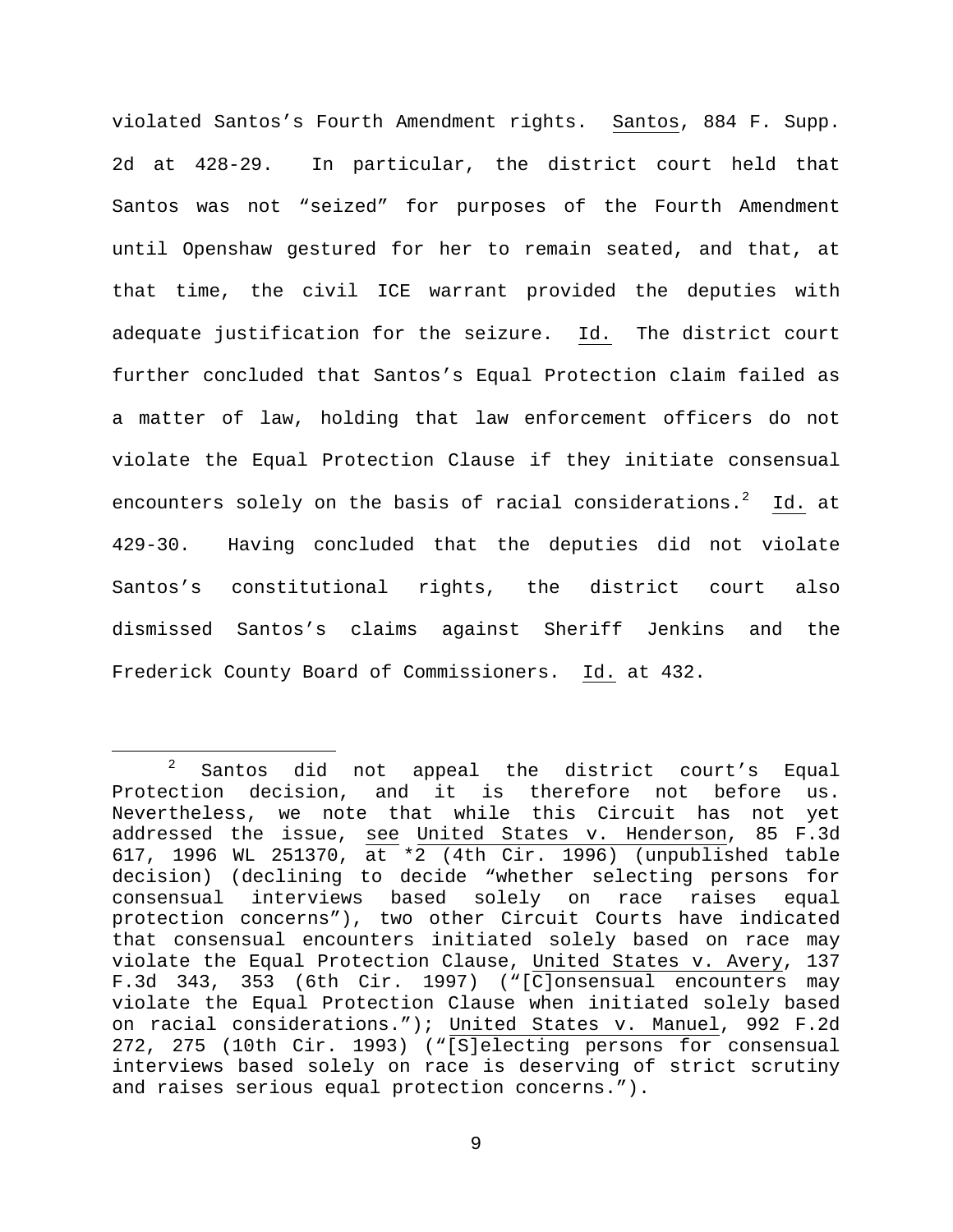Santos moved for reconsideration under Federal Rule of Civil Procedure 59(e), highlighting a number of federal court decisions authored after the district court's summary judgment hearing holding that state and local governments lack inherent authority to enforce civil federal immigration law. The district court denied Santos's motion, holding that even if the other federal court decisions and the Supreme Court's landmark immigration decision in Arizona v. United States, 132 S. Ct. 2492, 2507 (2012), suggested an "emerging consensus" that local officers may not enforce civil immigration law, the deputies were still entitled to qualified immunity for their conduct. J.A. 624. Santos timely appealed.

#### II.

The Fourth Amendment secures an individual's right to be free from "unreasonable searches and seizures." U.S. Const. amend. IV. In determining whether a law enforcement officer unconstitutionally seized an individual, we engage in a multistep inquiry. Because "not every encounter between a police officer and a citizen is an intrusion requiring an objective justification," United States v. Mendenhall, 446 U.S. 544, 553 (1980) (opinion of Stewart, J.), we first must decide if and when the individual was "seized" for purposes of the Fourth Amendment, United States v. Wilson, 953 F.2d 116, 120 (4th Cir.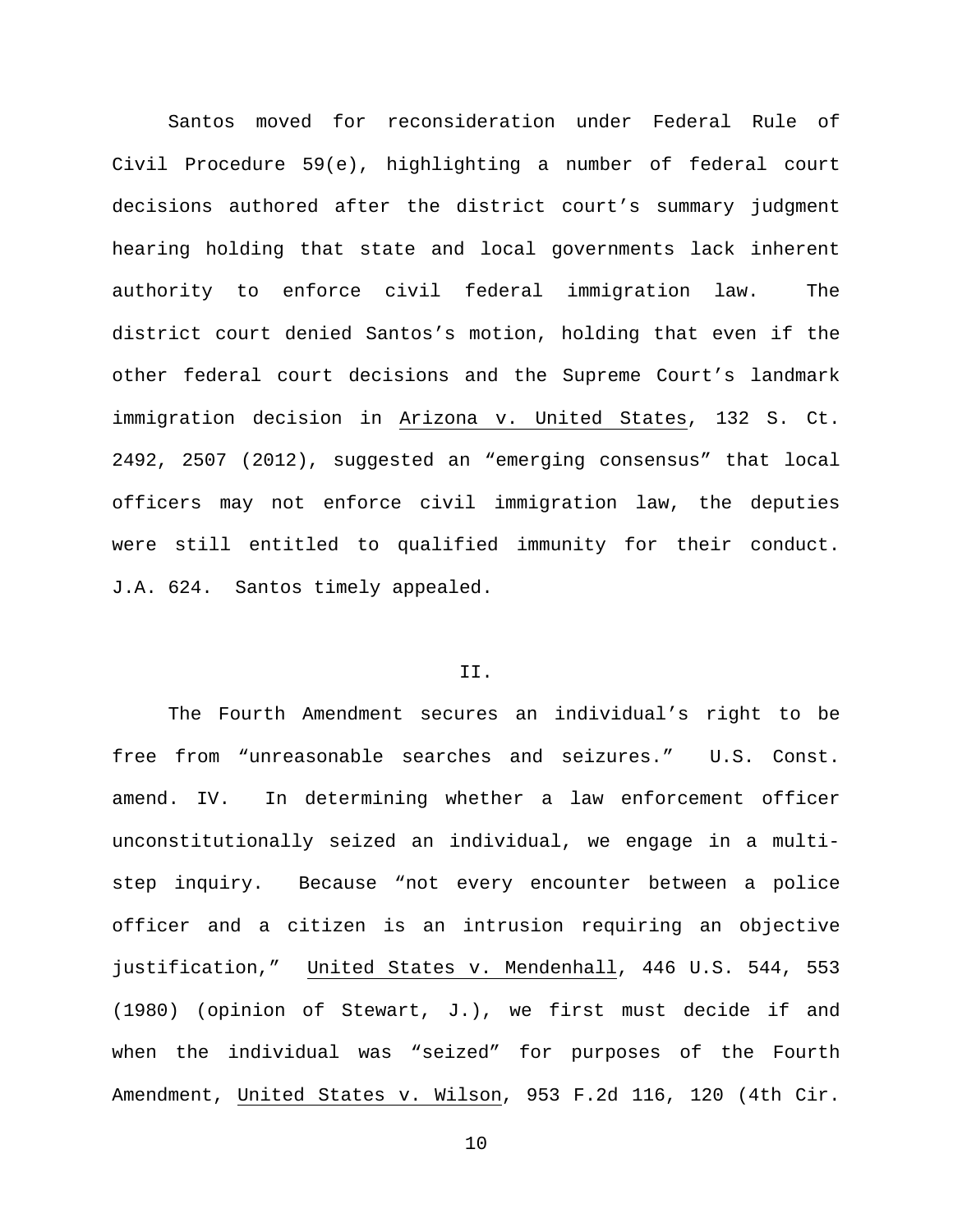1991). If we conclude the individual was "seized," we then determine whether the law enforcement officer had adequate justification to support the seizure. Terry v. Ohio, 392 U.S. 1, 20-22 (1968). Finally, in Section 1983 cases, even if a seizure runs afoul of the Fourth Amendment, a plaintiff may not be able to obtain relief if the defendant is entitled to qualified immunity. Harlow v. Fitzgerald, 457 U.S. 800, 818 (1982).

Santos raises objections to the district court's rulings on each of these three issues. In particular, Santos argues that the district court (1) improperly determined that she was not "seized" when the deputies initially approached and questioned her; (2) incorrectly held that the deputies did not violate her Fourth Amendment rights when they detained and later arrested her based on the civil ICE warrant; and (3) erred in holding that, even if the deputies had violated Santos's constitutional rights, they were entitled to qualified immunity for their actions. We address these arguments in turn, reviewing each de novo and viewing facts and all reasonable inferences in the light most favorable to the nonmoving party. Rosetta Stone Ltd. v. Google, Inc., 676 F.3d 144, 150 (4th Cir. 2012); Pritchett v. Alford, 973 F.3d 307, 313 (4th Cir. 1992).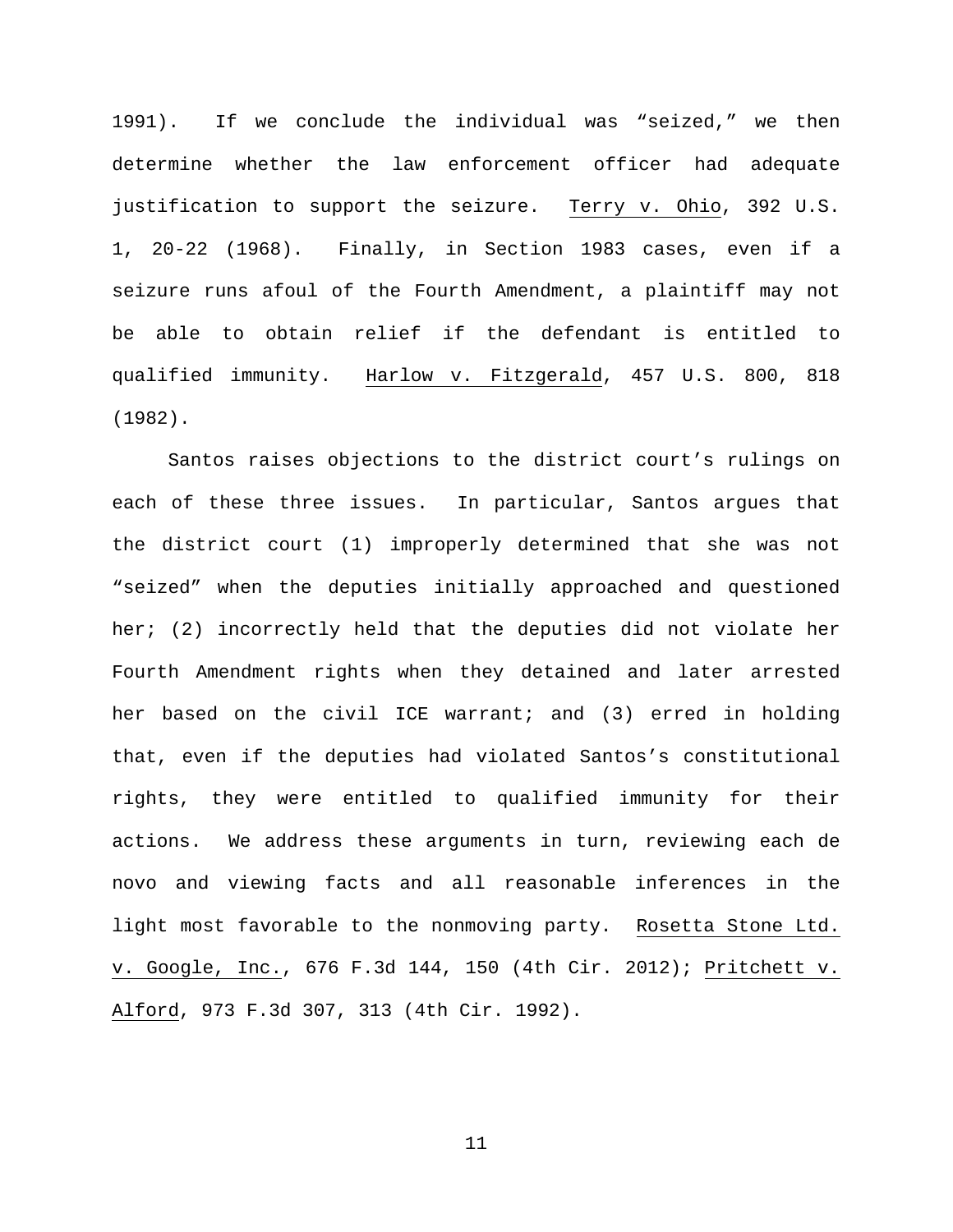III.

A.

Regarding the threshold question of whether the encounter constituted a Fourth Amendment seizure, the Supreme Court has identified three categories of police-citizen encounters. United States v. Weaver, 282 F.3d 302, 309 (4th Cir. 2002). Each category represents differing degrees of restraint and, accordingly, requires differing levels of justification. See id. First, "consensual" encounters, the least intrusive type of police-citizen interaction, do not constitute seizures and, therefore, do not implicate Fourth Amendment protections. Florida v. Bostick, 501 U.S. 429, 434 (1991). Second, brief investigative detentions-commonly referred to as "Terry stops" require reasonable, articulable suspicion of criminal activity. Terry, 392 U.S. at 21. Finally, arrests, the most intrusive type of police-citizen encounter, must be supported by probable cause. Devenpeck v. Alford, 53 U.S. 146, 152 (2006).

A police-citizen encounter rises to the level of a Fourth Amendment seizure when "the officer, by means of physical force or show of authority, has in some way restrained the liberty of a citizen . . . ." United States v. Jones, 678 F.3d 293, 299 (4th Cir. 2012) (quoting Terry, 392 U.S. at 19 n.16). This inquiry is objective, Weaver, 282 F.3d at 309, asking whether "'in view of all of the circumstances surrounding the incident,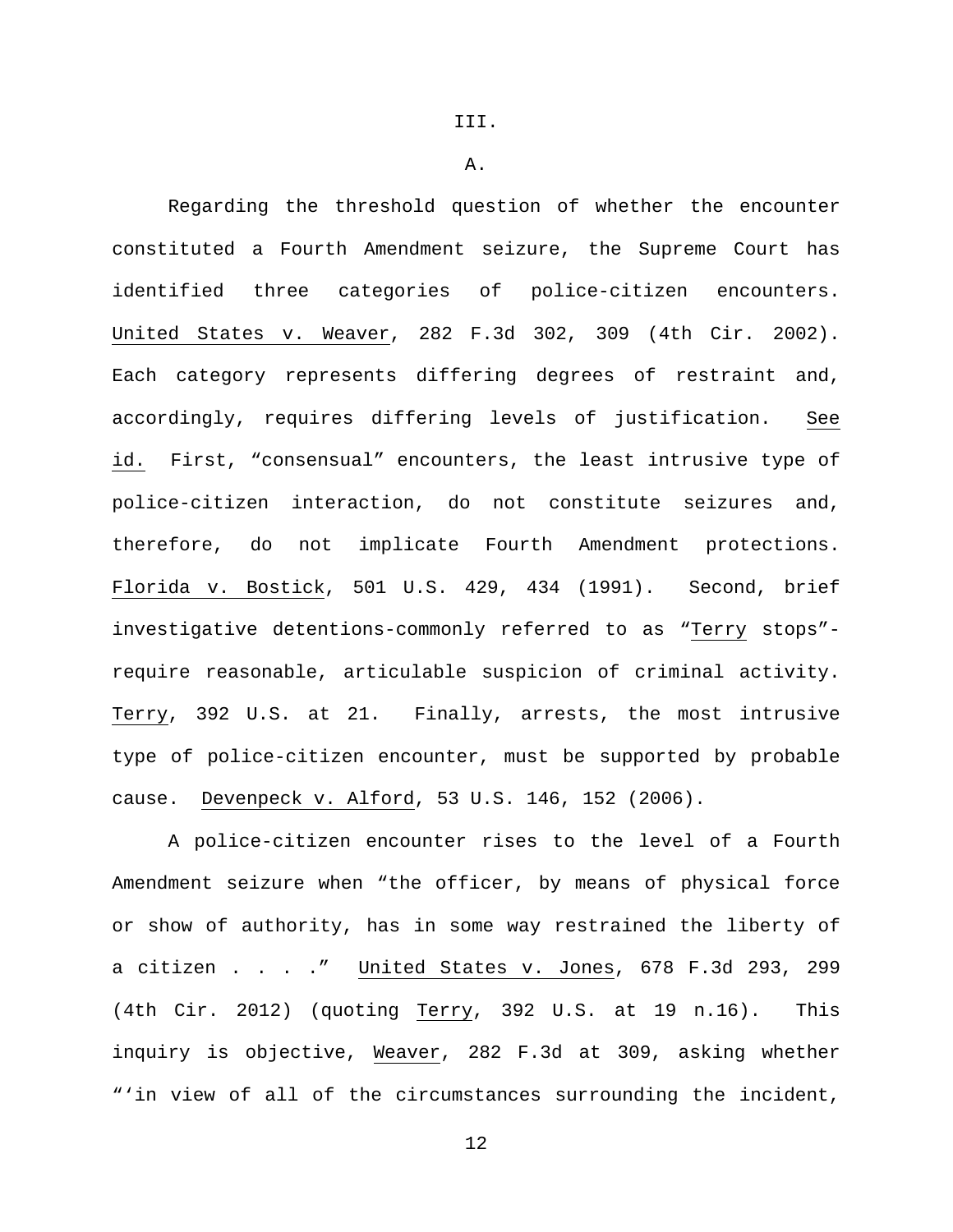a reasonable person would have believed that he was not free to leave.'" Jones, 678 F.3d at 299 (quoting Mendenhall, 446 U.S. at 553). An encounter generally remains consensual when, for example, police officers engage an individual in routine questioning in a public place. United States v. Gray, 883 F.2d 320, 323 (1989); see also Bostick, 501 U.S. at 434 ("[M]ere police questioning does not constitute a seizure.").

We have identified a number of non-exclusive factors to consider in determining whether a police-citizen encounter constitutes a seizure:

the number of police officers present during the encounter, whether they were in uniform or displayed their weapons, whether they touched the defendant, whether they attempted to block his departure or restrain his movement, whether the officers' questioning was non-threatening, and whether they treated the defendant as though they suspected him of "illegal activity rather than treating the encounter as 'routine' in nature."

Jones, 678 F.3d at 299-300 (quoting Gray, 883 F.2d at 322-23). We also consider "the time, place, and purpose" of an encounter. Weaver, 282 F.3d at 310.

Although the inquiry is objective—and thus the subjective feelings of the law enforcement officers and the subject are irrelevant—we also consider certain individual factors that "might have, under the circumstances, overcome that individual's freedom to walk away." Gray, 883 F.2d at 323. For example, in Gray, this Circuit indicated that an individual's lack of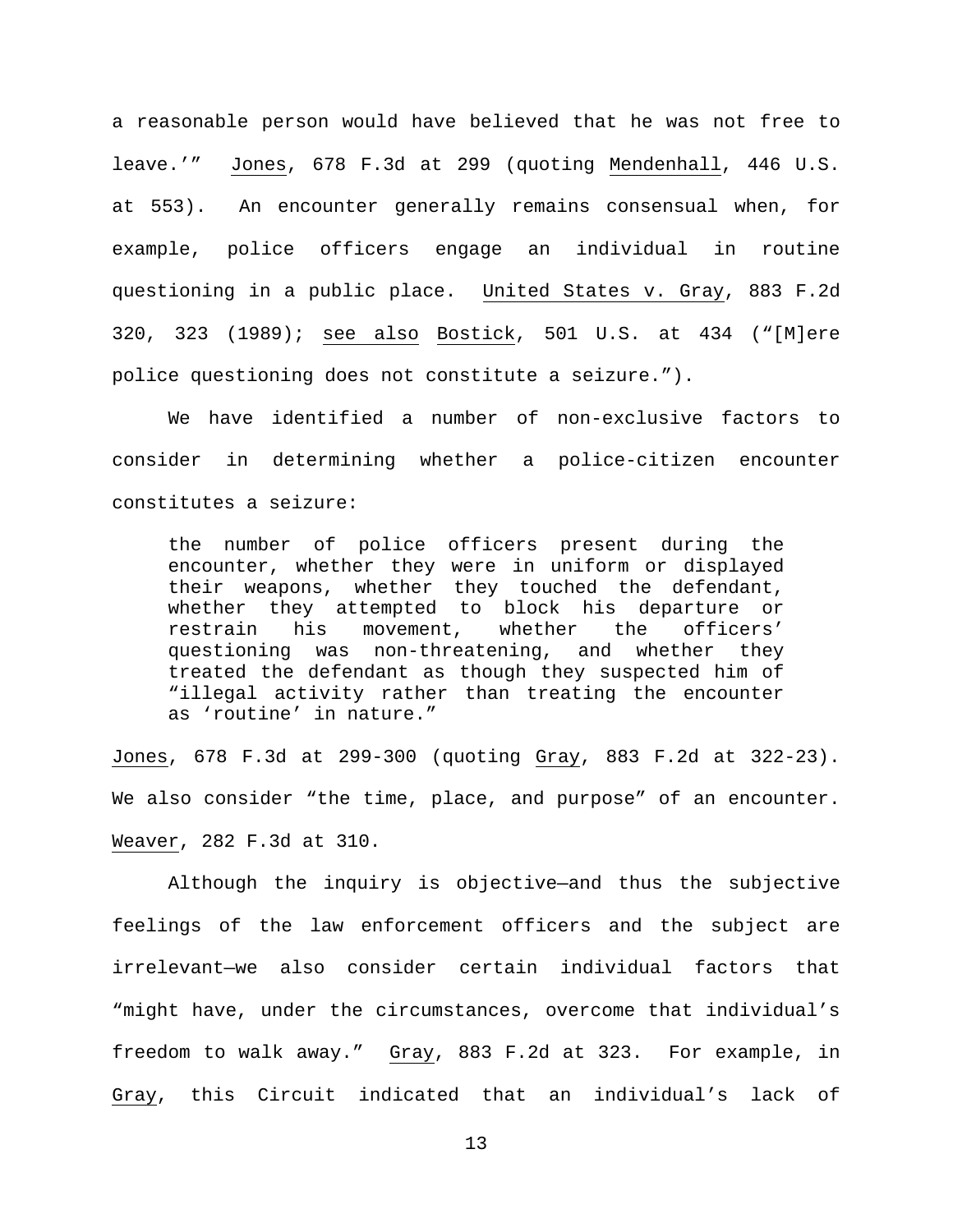familiarity with English may be a relevant consideration. Id. Nevertheless, "no one factor is dispositive;" rather, we determine whether an encounter is consensual by considering the totality of the circumstances. Weaver, 282 F.3d at 310.

#### B.

Here, Santos argues that she was "seized" for purposes of the Fourth Amendment when the deputies "surrounded her and began questioning her." Appellant's Br. at 20. In particular, Santos emphasizes, among other factors, that the deputies approached her from opposite sides of the shipping container, that she was questioned by more than one officer, that the deputies wore uniforms and carried guns, and that she was unfamiliar with English. By contrast, the defendants contend that the deputies' interaction with Santos remained consensual until after the deputies had been informed of the outstanding warrant.

The district court decided that Santos was not seized when the deputies initially approached her. Santos, 884 F. Supp. 2d at 428. In light of precedent and the totality of the circumstances before us, we must agree.

The deputies approached Santos during the daytime and in a public area where employees would "frequently" take breaks or eat lunch. J.A. 431; see Weaver, 282 F.3d at 312 (finding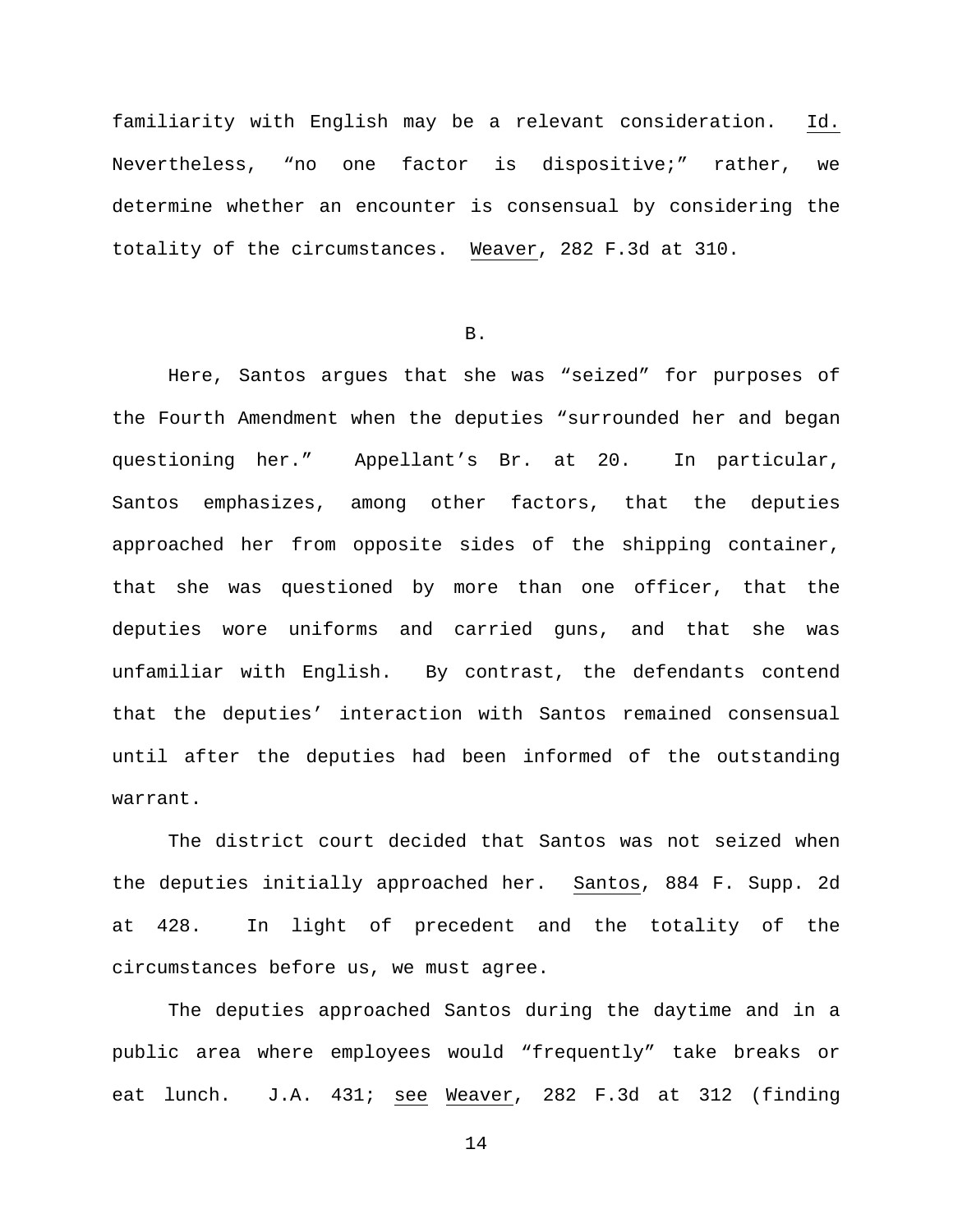encounter occurring in "public parking lot in the middle of the day" was consensual); Gray, 883 F.3d at 323-24 (holding that "public setting" diminished coerciveness of police-citizen encounter). They came across Santos as part of a routine patrol, rather than singling her out for investigation. Jones, 678 F.3d at 301 (holding that "routine" encounters are more likely to be consensual than "targeted" encounters). The deputies stood well away from Santos-Deputy Openshaw stood approximately six feet from her, and Deputy Lynch was even farther way, standing near the patrol car-giving her ample space to leave had she elected to do so.

No evidence suggests that the deputies used a commanding or threatening tone in questioning Santos. And the types of questions the deputies posed-asking her for identification, whether she was an employee of the co-op, and whether she was on break-are the types of questions law enforcement officers generally may ask without transforming a consensual encounter into a Fourth Amendment seizure. See United States v. Drayton, 536 U.S. 194, 201 (2002) ("Even when law enforcement officers have no basis for suspecting a particular individual, they may pose questions [and] ask for identification . . . ."). Finally, the deputies did not touch Santos until they placed her under arrest.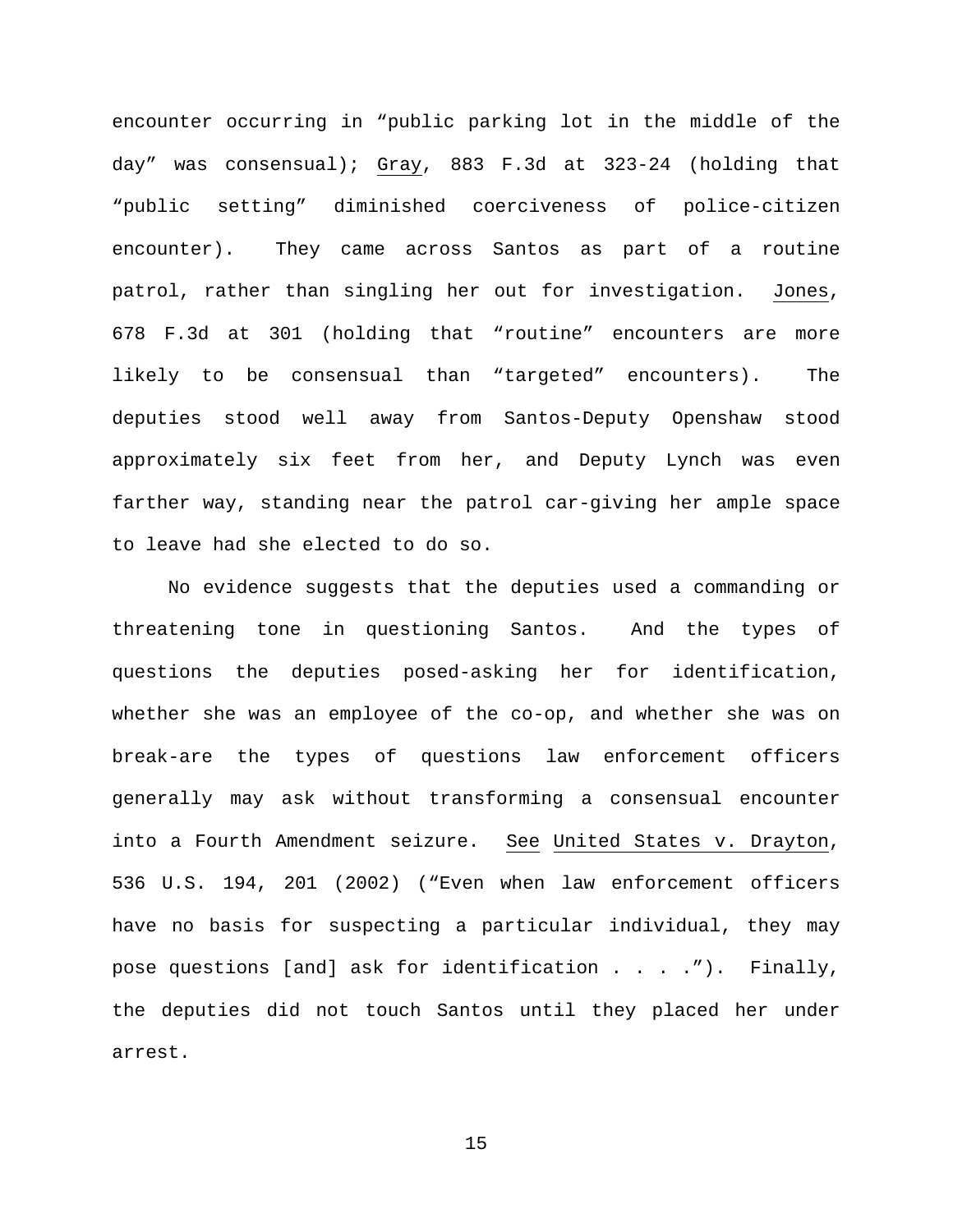Additionally, none of the factors Santos highlighted sufficiently call into question our conclusion that the encounter was consensual at inception. Although two deputies were present, only Openshaw approached and questioned Santos. See United States v. Thompson, 546 F.3d 1223, 1227 (10th Cir. 2008) (holding that encounter was consensual when there were multiple officers present but only one officer approached the individual). Moreover, absent other indicia that an encounter is nonconsensual, the presence of two officers is generally insufficient. Mendenhall, 446 U.S. at 555 (holding that policecitizen encounter was consensual when two officers questioned the individual); Gray, 883 F.2d at 323 (same). And even though the deputies approached her from opposite sides of the shipping container, they stood well back from her, leaving her room to walk away.

Santos also notes that the deputies were wearing standard uniforms and carrying guns. But the deputies never brandished their weapons, and, in some cases, uniforms serve as a "cause for assurance, not discomfort." Drayton, 536 U.S. at 204-05 (noting that "[t]he presence of a holstered firearm . . . is unlikely to contribute to the coerciveness of [an] encounter absent active brandishing of the weapon"). Finally, although the language barrier may have added to the coerciveness of the situation, because no one factor is dispositive, the language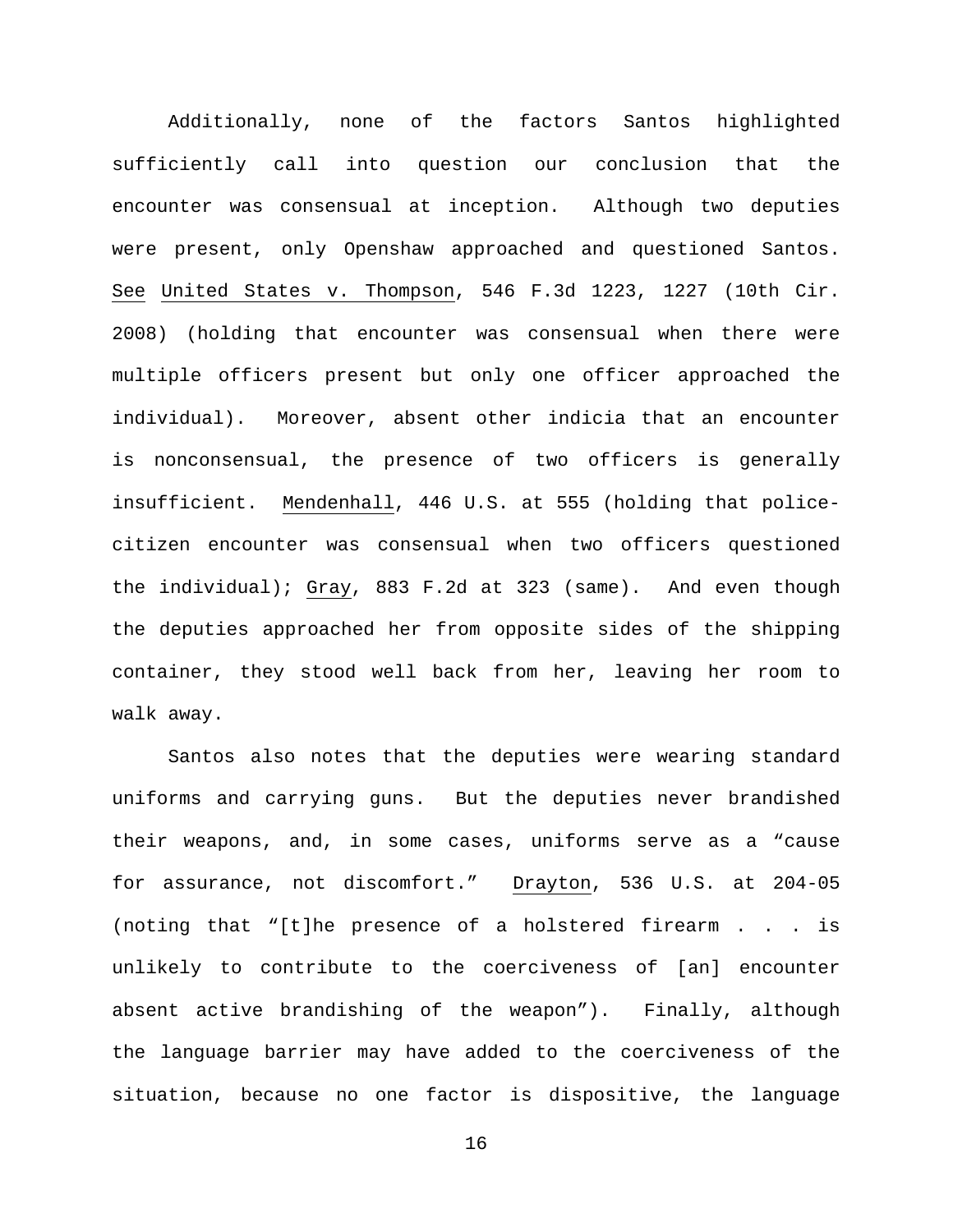barrier, on its own, is insufficient to turn the otherwise consensual encounter into a seizure. See Weaver, 282 F.3d at 310.

#### C.

Even though the encounter initially did not implicate the Fourth Amendment, "[s]ome contacts that start out as constitutional may . . . at some unspecified point, cross the line and become an unconstitutional seizure." Id. at 309. Like the district court, we conclude that the consensual encounter became a Fourth Amendment seizure when Openshaw gestured for Santos to remain seated. Santos, 884 F. Supp. 2d at 428.

Openshaw's gesture "unambiguous[ly]" directed Santos to remain seated. See Brendlin v. California, 551 U.S. 249, 255 (2007) (stating that a seizure occurs "[w]hen the actions of the police . . . show an unambiguous intent to restrain"). As the district court correctly explained, "[u]nder the circumstances, Openshaw's gesture would have communicated to a reasonable person that she was not at liberty to rise and leave." Santos, 884 F. Supp. 2d at 428. Indeed, Santos understood as much, remaining seated after Openshaw's gesture. See United States v. Jones, 562 F.3d 768, 774 (6th Cir. 2009) (holding that individuals were seized for purposes of the Fourth Amendment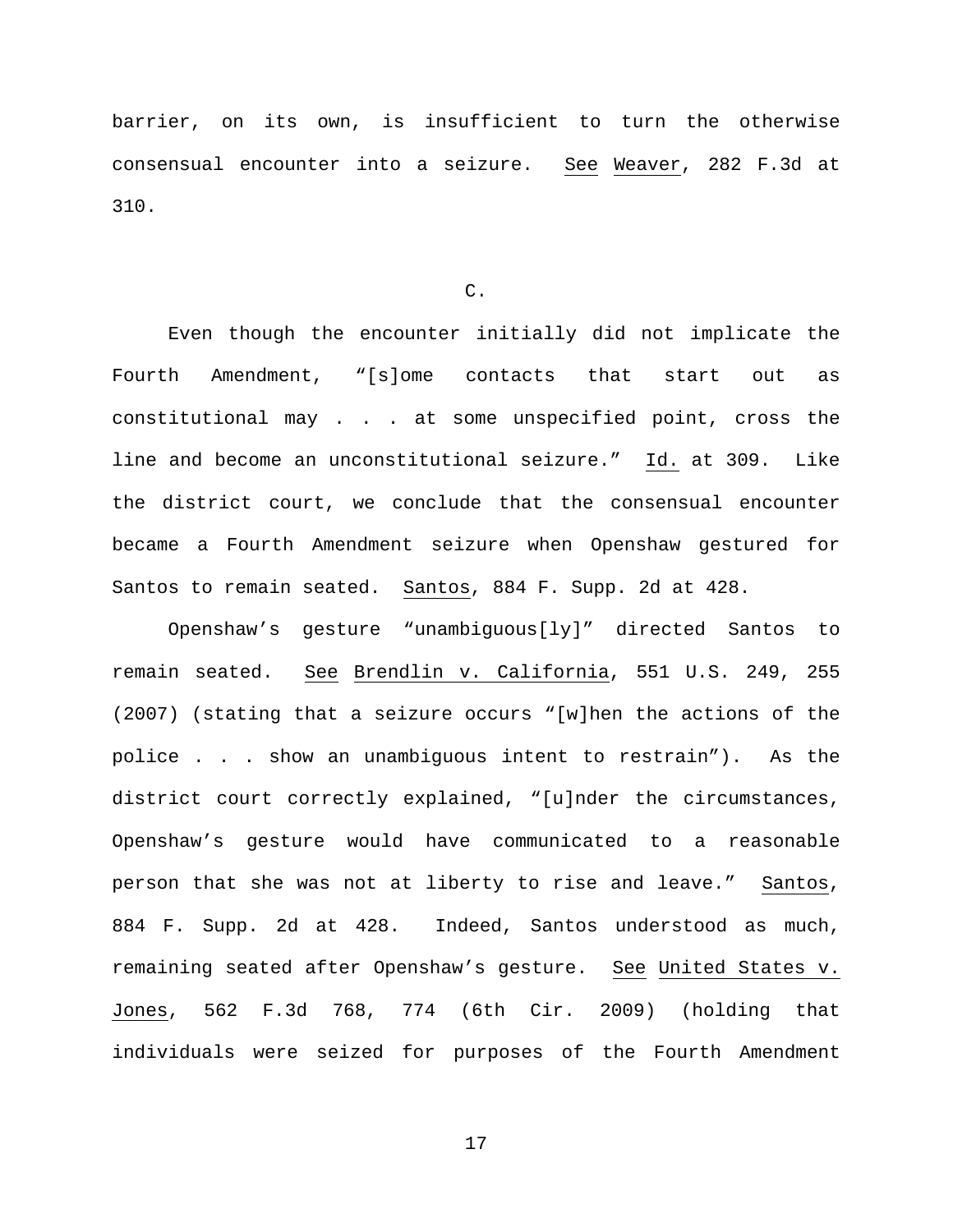when they "passively acquiesced" in response to officer's show of authority).

#### IV.

Having concluded that Santos was seized when Openshaw gestured for her to remain seated, we now must determine whether the deputies violated her constitutional rights when they detained and subsequently arrested her on the civil ICE warrant. Santos argues that her seizure and arrest violated the Fourth Amendment because neither of the deputies was certified or authorized to engage in enforcement of federal civil immigration law.

# A.

Before addressing the merits of Santos's constitutional claims, we first must determine whether this question is properly before us on appeal. The defendants contend that Santos abandoned any claim that the deputies' actions constituted the unauthorized enforcement of federal civil immigration law, or, in the alternative, that Santos waived such argument during oral argument on the summary judgment motion. Both arguments are without merit.

First, the defendants argue that Santos abandoned any claim that the deputies had no authority to enforce federal civil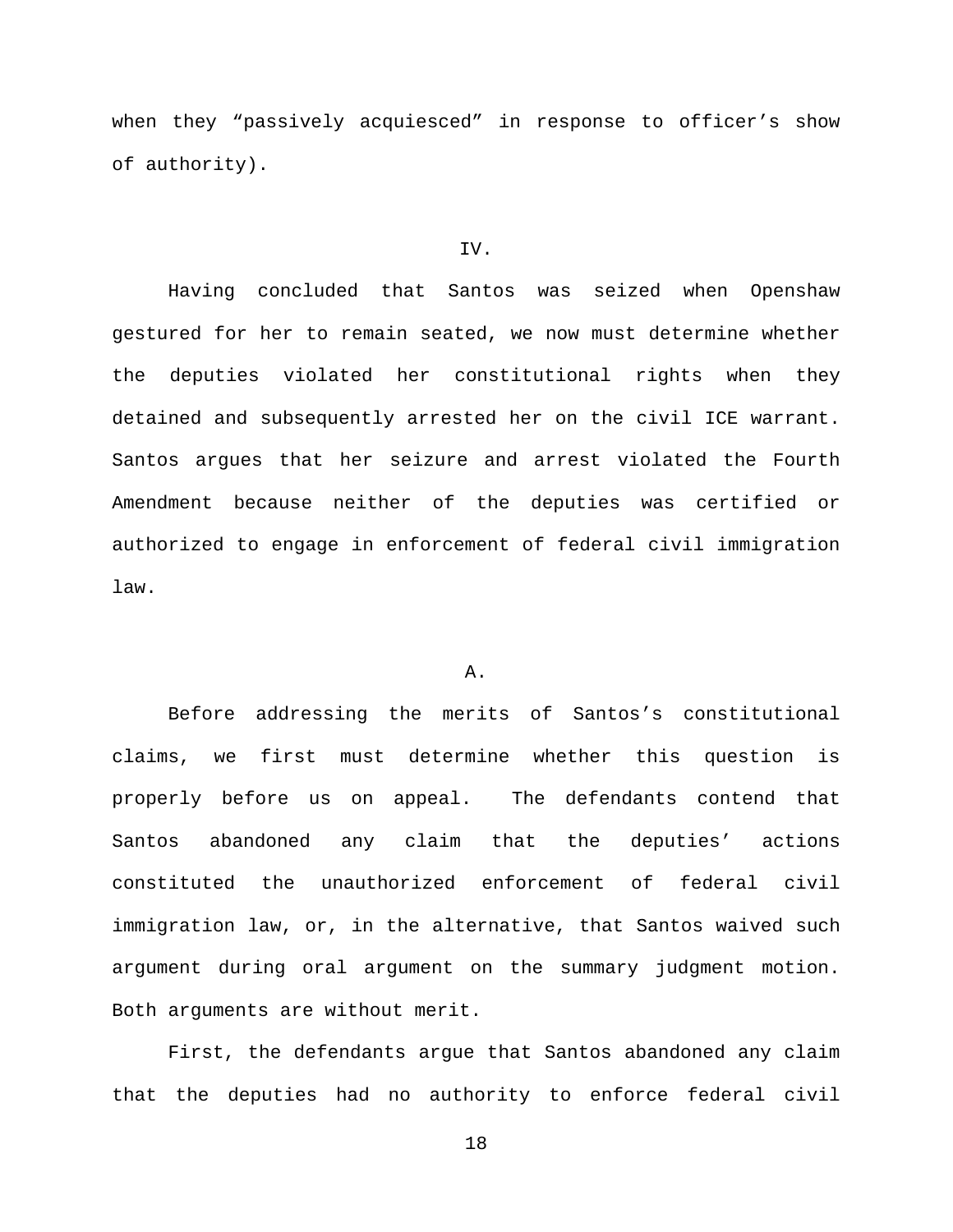immigration law by failing to restyle her action as a Bivens claim after the district court dismissed her initial complaint for failure to state a claim. In the Rule  $12(b)(6)$  dismissal, the district court held that the initial complaint was improperly styled as a Section 1983 action because 8 U.S.C. § 1357(g)(8) provides that a local law enforcement officer "acting under . . . any agreement [with ICE under Section 1357(g)] shall be considered to be acting under color of federal authority for purposes of determining liability . . . in a civil action." J.A. 81. Yet it is undisputed that the deputies were not participating in the Sheriff's Office's Section 1357(g) program with ICE. And Santos avers that they were not acting under color of federal authority. See, e.g., J.A. 101 ("Defendants Openshaw and Lynch detained [and] arrested Ms. Orellana Santos without the legal authority to do so  $\ldots$  . . . . . Accordingly, Santos properly refiled her complaint as a Section 1983 action.

Further, the defendants contend that Santos waived any argument that the deputies lacked authority to make an arrest based on a civil ICE warrant when, during oral argument on the summary judgment motion, her counsel said that "we certainly don't dispute the fact that once . . . the deputies are aware that there is an active warrant, they have probable cause." J.A. 503. But it is not clear from the transcript whether the reference to "active warrant" refers to a civil warrant or a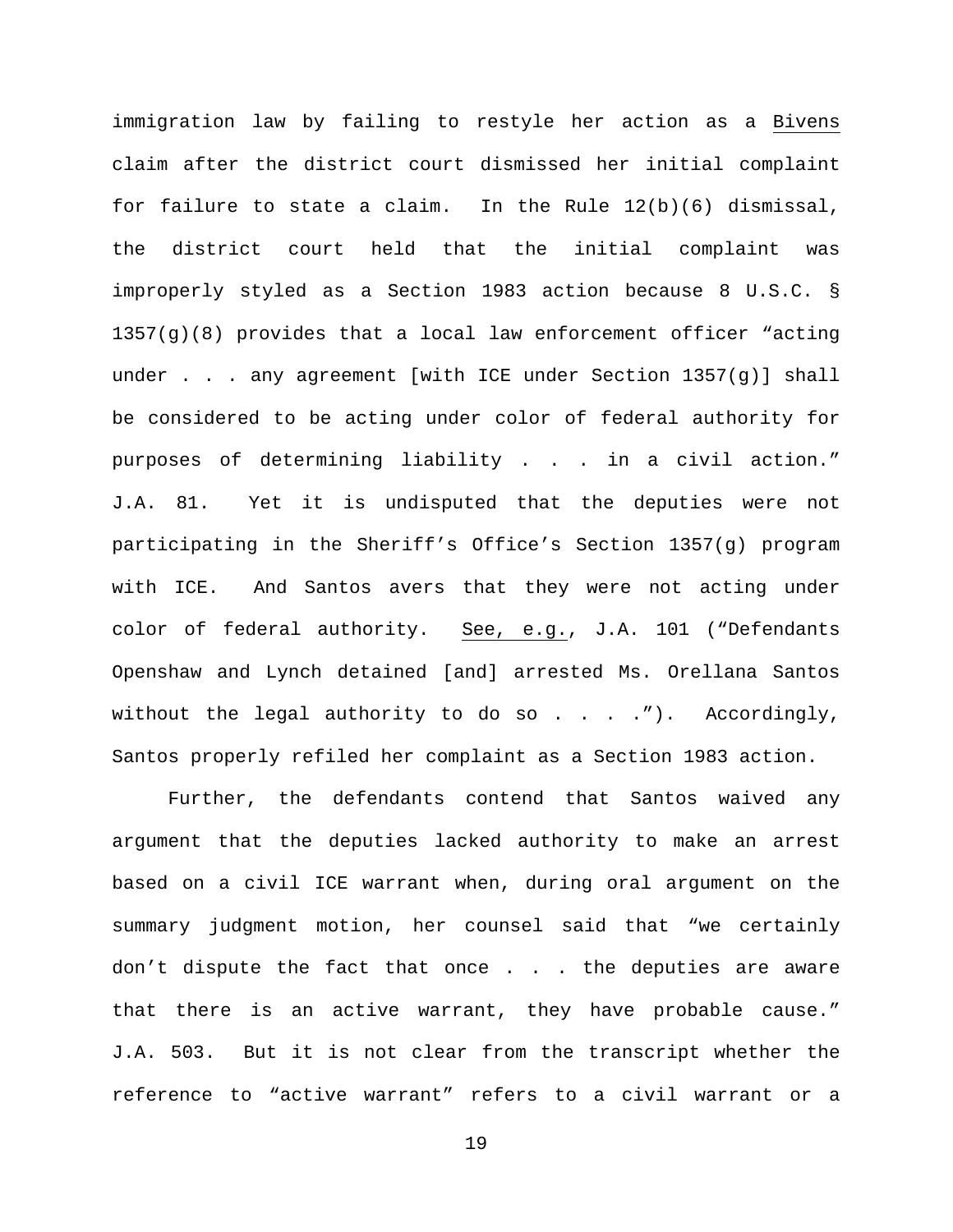criminal warrant. And earlier during oral argument, Santos's counsel said that local police lack authority to enforce federal immigration laws. Moreover, Santos's summary judgment brief unambiguously argued that the deputies lacked authority to enforce civil federal immigration law. The defendants cite no authority, nor can we find any, holding that an ambiguous statement made during oral argument waives an argument clearly raised in a brief.

B.

Having concluded that the issue is properly before us, we now address the merits of Santos's claim that the deputies violated her Fourth Amendment rights by seizing and arresting her based on the civil ICE removal warrant. Because the Constitution grants Congress plenary authority over immigration, Johnson v. Whitehead, 647 F.3d 120, 126-27 (4th Cir. 2011), state and local law enforcement officers may participate in the enforcement of federal immigration laws only in "specific, limited circumstances" authorized by Congress, Arizona v. United States, 132 S. Ct. at 2507.

Local law enforcement officers may assist in federal immigration enforcement efforts under 8 U.S.C. § 1357(g)(1), which authorizes the Attorney General to enter into agreements with local law enforcement agencies that allow specific local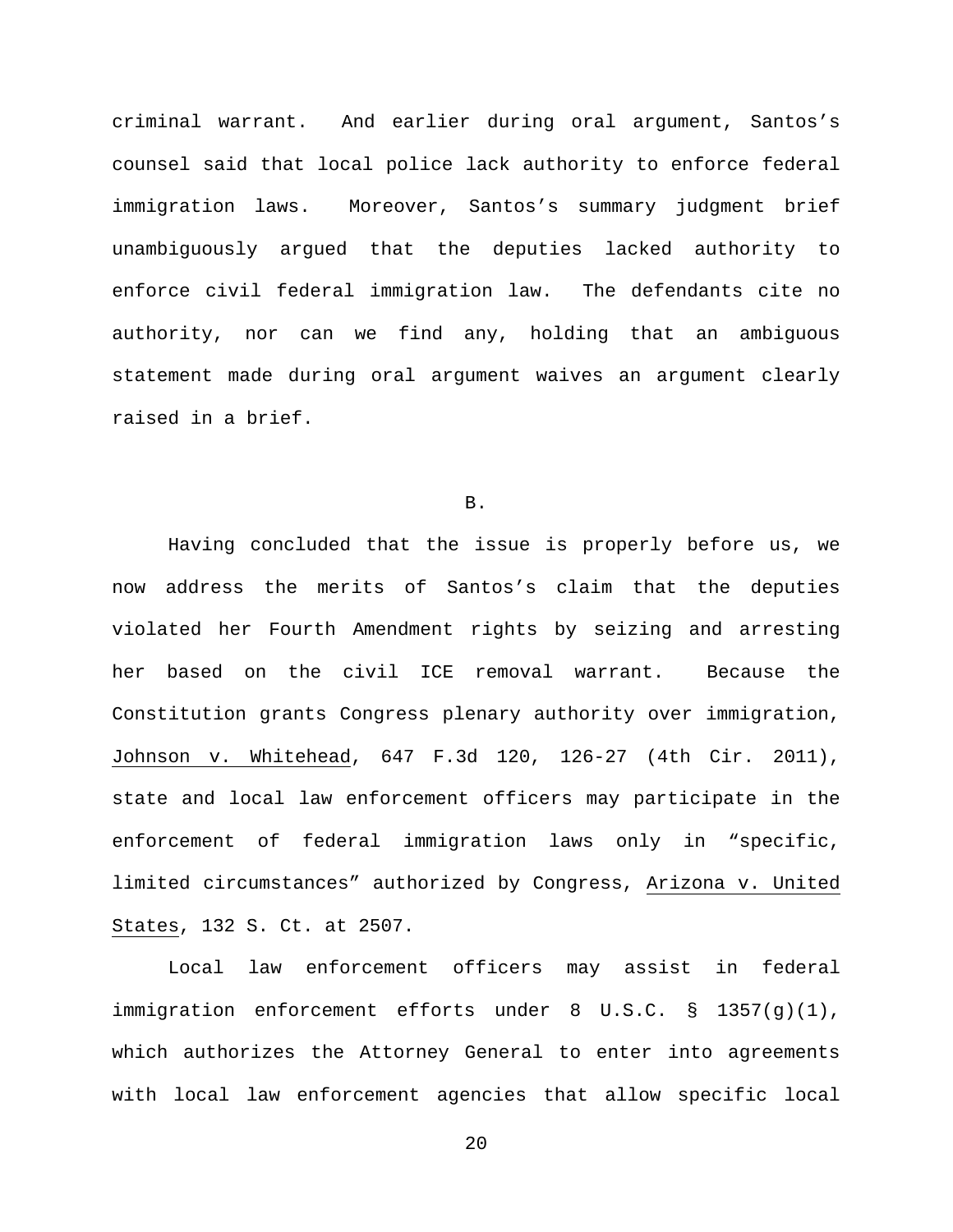officers to perform the functions of federal immigration officers. Arizona v. United States, 132 S. Ct. at 2506. Even in the absence of a written agreement, local law enforcement agencies may "cooperate with the Attorney General in the identification, apprehension, detention, or removal of aliens not lawfully present in the United States." § 1357(g)(10)(B). When enforcing federal immigration law pursuant to Section 1357(g), local law enforcement officers are "subject to the direction and supervision of the Attorney General." § 1357(g)(3).

Other statutory provisions authorize local law enforcement officers to engage in immigration enforcement in more circumscribed situations. See, e.g., § 1103(a)(10) (allowing the Attorney General to authorize local law enforcement officers to assist in immigration enforcement in the event of an "actual or imminent mass influx of aliens arriving off the coast of the United States");  $\S$  1252c(a) (authorizing local law enforcement officers to arrest illegally present aliens who have "previously been convicted of a felony in the United States and deported or left the United States after such conviction");  $\S$  1324(c) (allowing local law enforcement officers to arrest individuals for bringing in and harboring certain aliens).

Although not clearly addressed by federal statute, state and local law enforcement officers also may be able to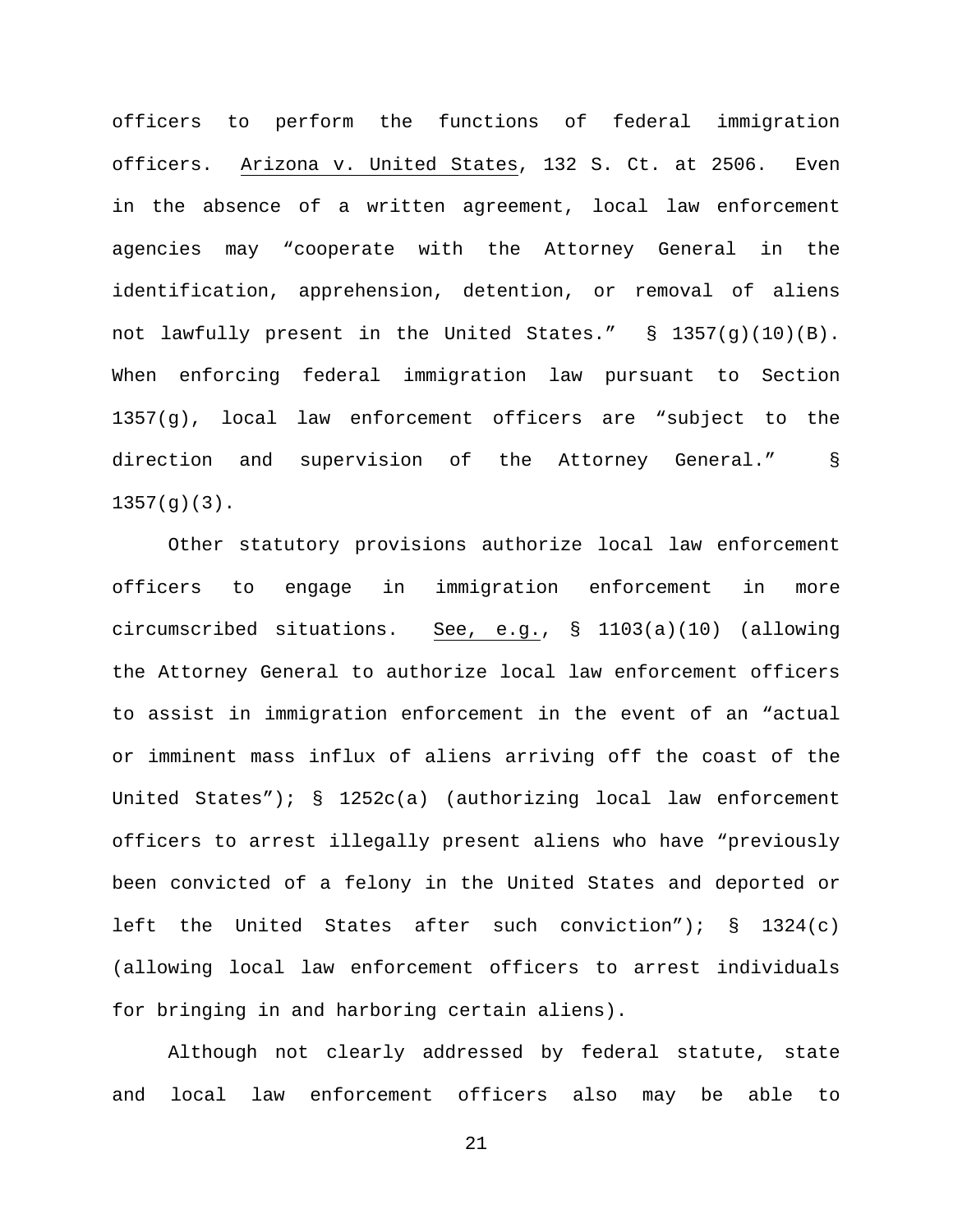investigate, detain, and arrest individuals for criminal violations of federal immigration law. In particular, before Arizona v. United States, some Circuits held that neither the Fourth Amendment nor federal immigration law precludes state and local enforcement of federal criminal immigration law. See, e.g., United States v. Vasquez-Alvarez, 176 F.3d 1294, 1296 (10th Cir. 1999). And we have indicated that local law enforcement officials may detain or arrest an individual for criminal violations of federal immigration law without running afoul of the Fourth Amendment, so long as the seizure is supported by reasonable suspicion or probable cause and is authorized by state law. United States v. Guijon-Ortiz, 660 F.3d 757, 764 & 764 n.3 (4th Cir. 2011). But we have not had occasion to address whether federal immigration law preempts state and local officers from enforcing federal criminal immigration laws. And the Supreme Court has expressly left that question open. Arizona v. United States, 132 S. Ct. at 2509.

Although the Supreme Court has not resolved whether local police officers may detain or arrest an individual for suspected criminal immigration violations, the Court has said that local officers generally lack authority to arrest individuals suspected of civil immigration violations. Noting that "[a]s a general rule, it is not a crime for a removable alien to remain present in the United States," the Supreme Court concluded that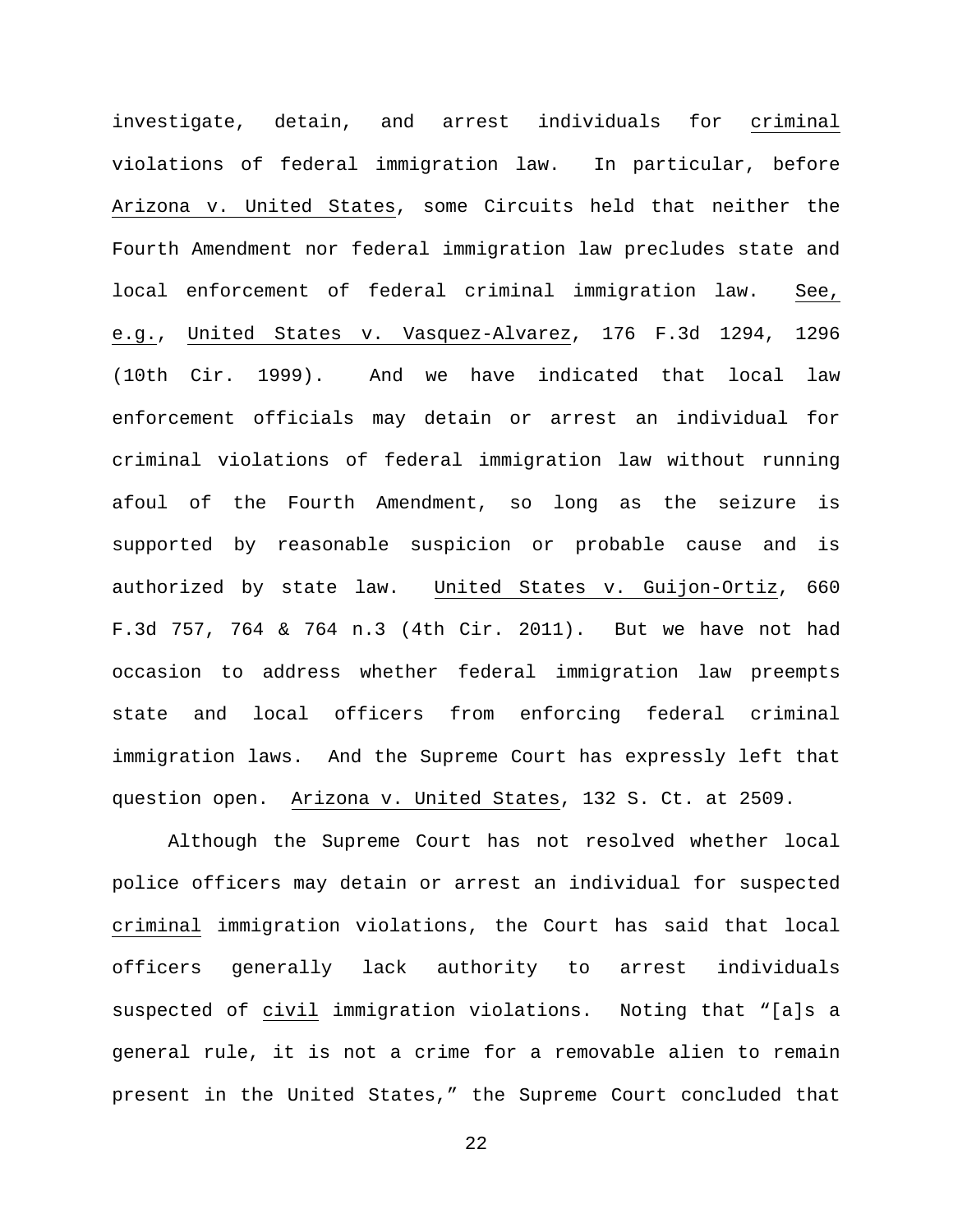"[i]f the police stop someone based on nothing more than possible removability, the usual predicate for arrest is absent." Id. at 2505. Relying on this rule, the Supreme Court held unconstitutional a provision in an Arizona statute that authorized a state officer to "'without a warrant . . . arrest a person if the officer has probable cause to believe . . . [the person] has committed any public offense that makes [him] removable from the United States.'" Id. (quoting Ariz. Rev. Stat. Ann. § 13-3883(A)(5)).

Lower federal courts have universally-and we think correctly-interpreted Arizona v. United States as precluding local law enforcement officers from arresting individuals solely based on known or suspected civil immigration violations. See Melendres v. Arpaio, 695 F.3d 990, 1001 (9th Cir. 2012); Melendres v. Arpaio, No. PHX-CV-07-02513-GMS, 2013 WL 2297173, at \*60-63 (D. Ariz. May 24, 2013); Buquer v. City of Indianapolis, No. 1:11-cv-00708-SEB-MJD, 2013 WL 1332158, at \*10-11 (S.D. Ind. Mar. 28, 2013).

The rationale for this rule is straightforward. A law enforcement officer may arrest a suspect only if the officer has "'probable cause' to believe that the suspect is involved in criminal activity." Brown v. Texas, 443 U.S. 47, 51 (1979). Because civil immigration violations do not constitute crimes, suspicion or knowledge that an individual has committed a civil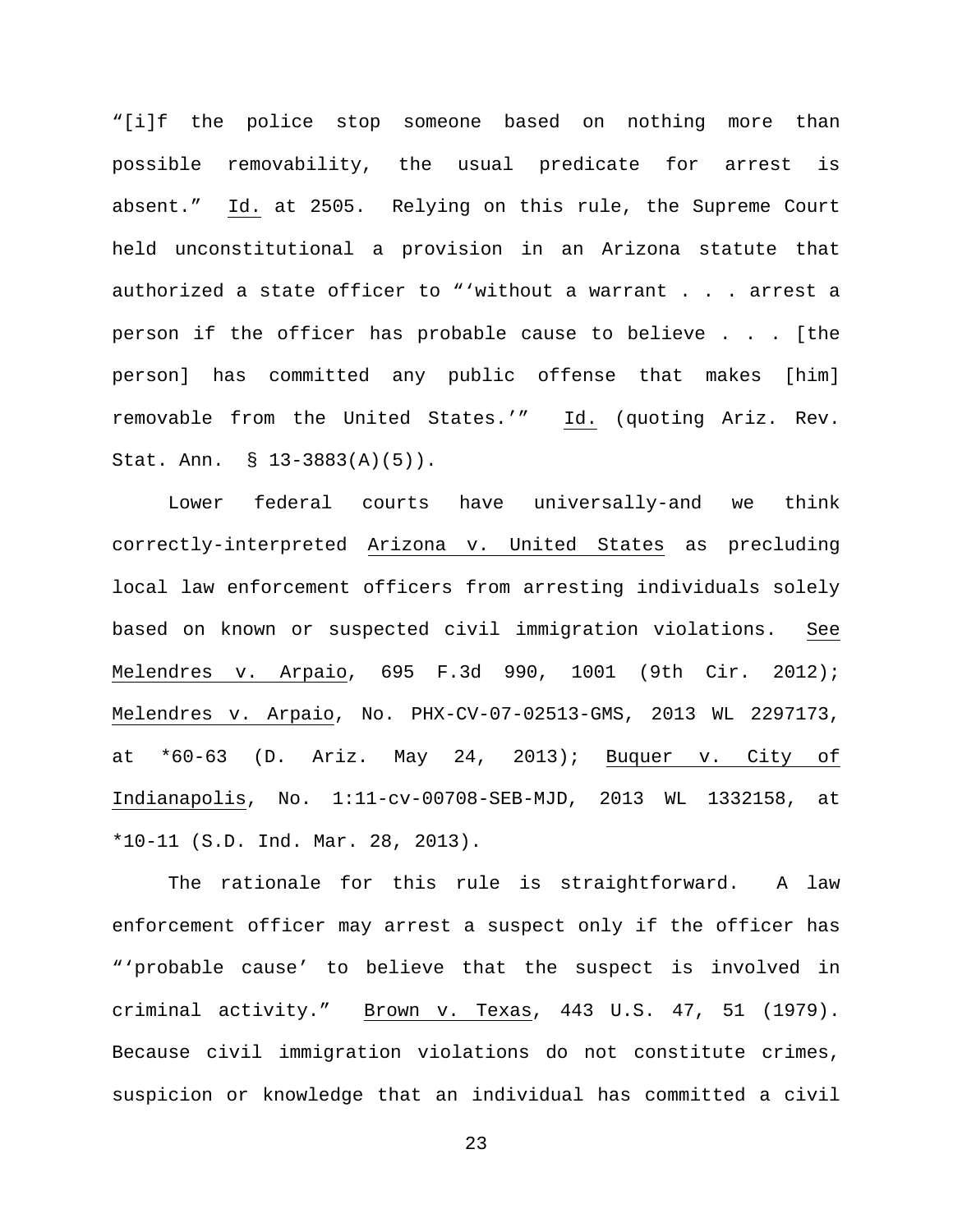immigration violation, by itself, does not give a law enforcement officer probable cause to believe that the individual is engaged in criminal activity. Melendres, 695 F.3d at 1000-01. Additionally, allowing local law enforcement officers to arrest individuals for civil immigration violations would infringe on the substantial discretion Congress entrusted to the Attorney General in making removability decisions, which often require the weighing of complex diplomatic, political, and economic considerations. See Arizona v. United States, 132 S. Ct. at 2506-07.

Although Arizona v. United States did not resolve whether knowledge or suspicion of a civil immigration violation is an adequate basis to conduct a brief investigatory stop, the decision noted that "[d]etaining individuals solely to verify their immigration status would raise constitutional concerns." Id. at 2509. Nonetheless, the Court's logic regarding arrests readily extends to brief investigatory detentions. In particular, to justify an investigatory detention, a law enforcement officer must have reasonable, articulable suspicion that "criminal activity may be afoot." Terry, 392 U.S. at 30. And because civil immigration violations are not criminal offenses, suspicion or knowledge that an individual has committed a civil immigration violation "alone does not give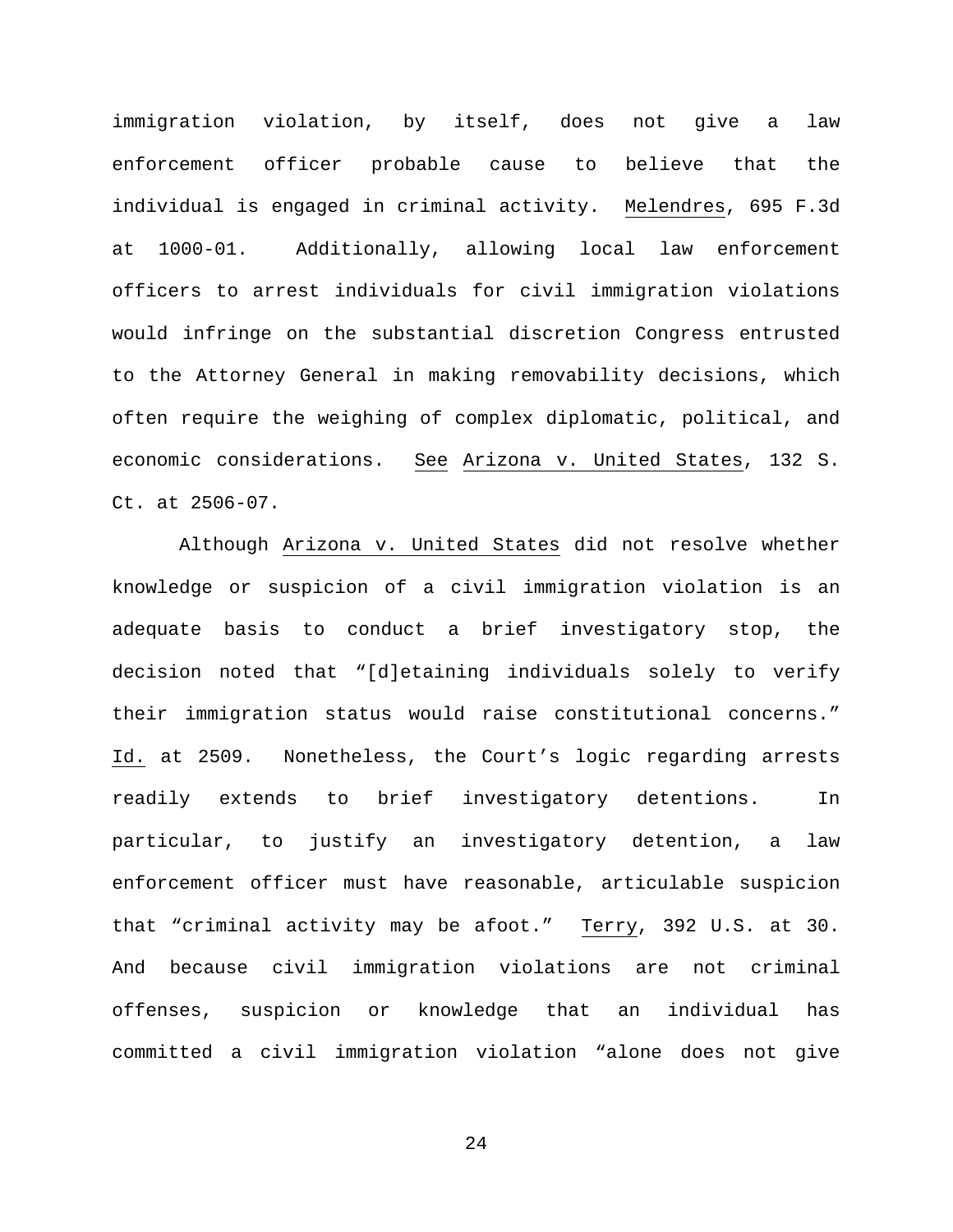rise to an inference that criminal activity is 'afoot.'" Melendres, 695 F.3d at 1001.

Therefore, we hold that, absent express direction or authorization by federal statute or federal officials, state and local law enforcement officers may not detain or arrest an individual solely based on known or suspected civil violations of federal immigration law.

Like the district court, we conclude that the deputies seized Santos for purposes of the Fourth Amendment when Deputy Openshaw gestured for her to stay seated after dispatch informed him of the outstanding civil ICE deportation warrant. See supra Part III.C. At that time, the deputies' only basis for detaining Santos was the civil ICE warrant. Yet as the defendants concede, the deputies were not authorized to engage in immigration law enforcement under the Sheriff's Office's Section  $1357(q)(1)$  agreement with the Attorney General. They thus lacked authority to enforce civil immigration law and violated Santos's rights under the Fourth Amendment when they seized her solely on the basis of the outstanding civil ICE warrant.

# C.

We find unpersuasive the defendants' arguments that the deputies lawfully detained and arrested Santos. First, the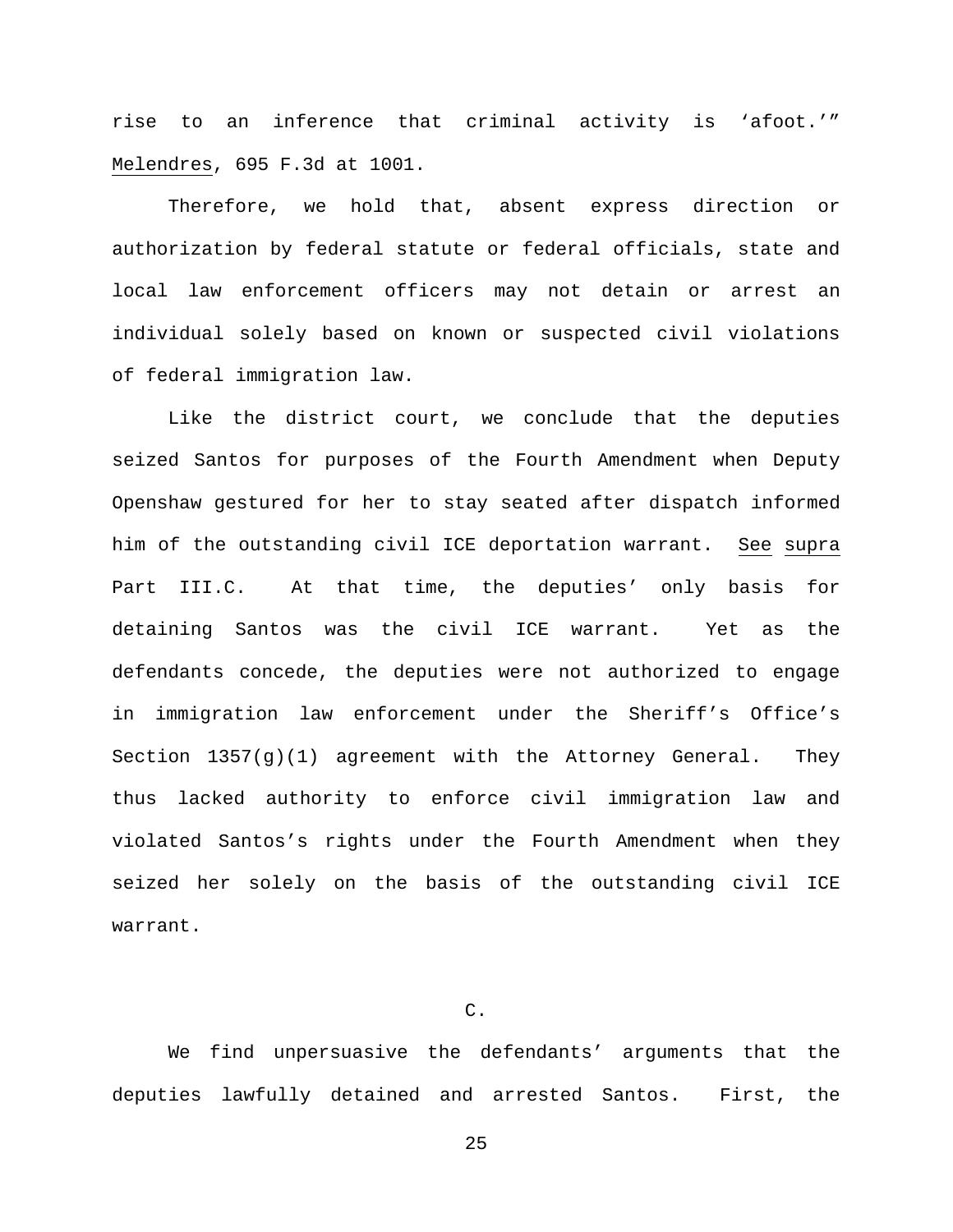defendants contend that the deputies properly seized Santos pursuant to Section 1357(g)(10), which, as previously explained, allows state law enforcement officers to "cooperate" with the federal government in immigration enforcement, even when officers are not expressly authorized to do so under a Section 1357(g)(1) agreement. In Arizona v. United States, the Supreme Court concluded that "no coherent understanding of ['cooperate' in Section 1357(g)(10)] would incorporate the unilateral decision of state officers to arrest an alien for being removable absent any request, approval, or other instruction from the Federal Government." 132 S. Ct. at 2507. Thus, Arizona v. United States makes clear that under Section  $1357(q)(10)$  local law enforcement officers cannot arrest aliens for civil immigration violations absent, at a minimum, direction or authorization by federal officials.

The defendants assert that Santos's detention and arrest was lawful under Section  $1357(q)(10)$  because "there is no dispute that ICE . . . directed the Deputies to detain Santos and to transfer her to the ICE detention facility . . . ." Appellee's Br. at 48. Although there may be no dispute as to whether ICE directed the deputies to detain Santos at some point, the key issue for our purposes is when ICE directed the deputies to detain her. We conclude that the deputies seized Santos when Deputy Openshaw told her to remain seated-after they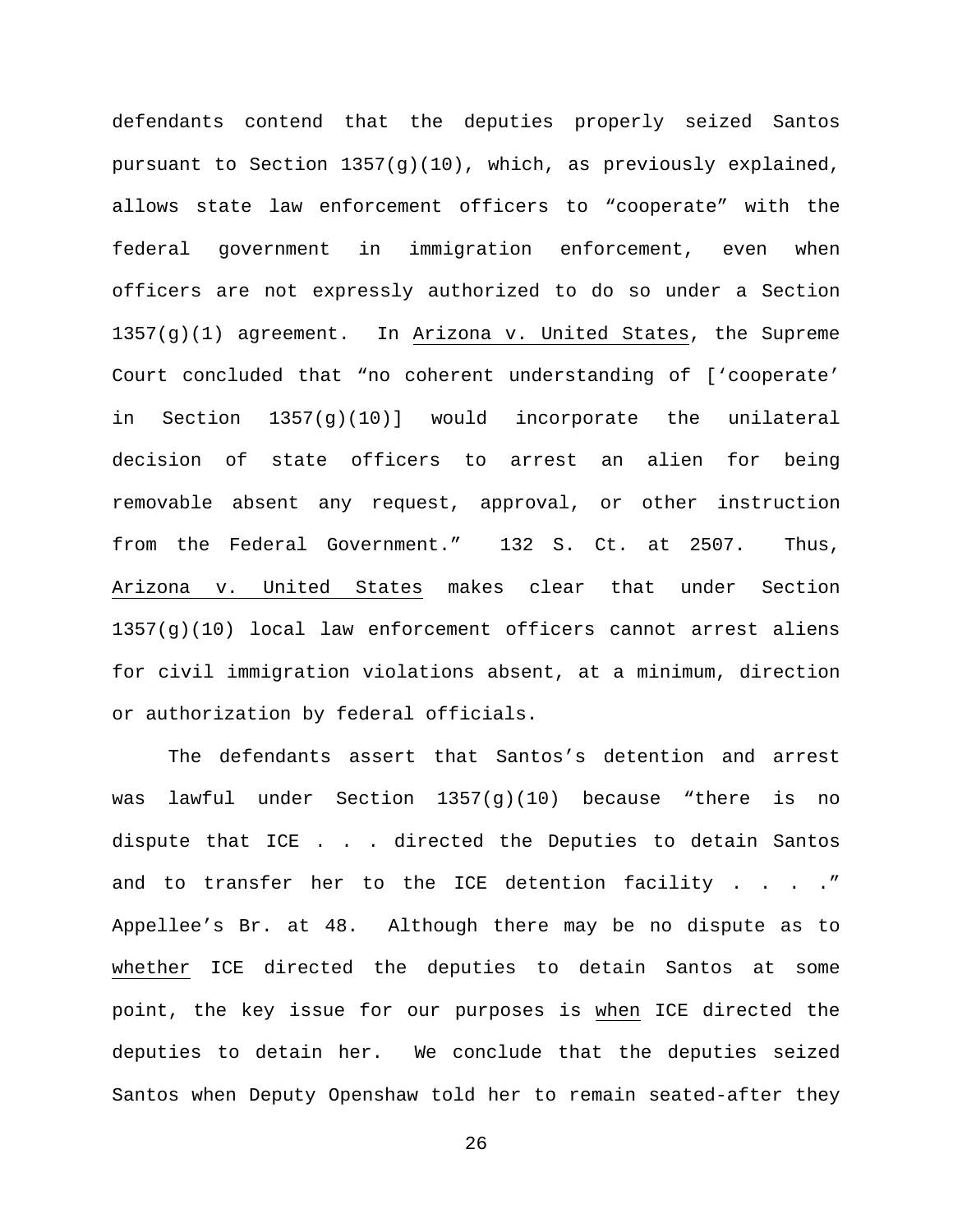had learned of the outstanding ICE warrant but before dispatch confirmed with ICE that the warrant was active. See supra Part III.C. Indeed, ICE's request that Santos be detained on ICE's behalf came fully forty-five minutes after Santos had already been arrested. Therefore, it is undisputed that the deputies' initial seizure of Santos was not directed or authorized by ICE.

 And the ICE detainer does not cleanse the unlawful seizure, because "[t]he reasonableness of an official invasion of [a] citizen's privacy must be appraised on the basis of the facts as they existed at the time that invasion occurred." United States v. Jacobsen, 466 U.S. 109, 115 (1984); see also Beck v. Ohio, 379 U.S. 89, 91 (1964) ("Whether [an] arrest was constitutionally valid depends in turn upon whether, at the moment the arrest was made, the officers had probable cause to make it-whether at that moment the facts and circumstances within their knowledge and of which they had reasonably trustworthy information were sufficient to warrant a prudent man in believing that the petitioner had committed or was committing an offense." (emphasis added)).

The defendants also suggest that in Guijon-Ortiz and United States v. Soriano-Jarquin, 492 F.3d 495 (4th Cir. 2007), this Court established that evidence of "unlawful[] presen[ce]" constitutes reasonable suspicion to detain an individual pending transport to ICE. Appellee's Br. at 40. The defendants'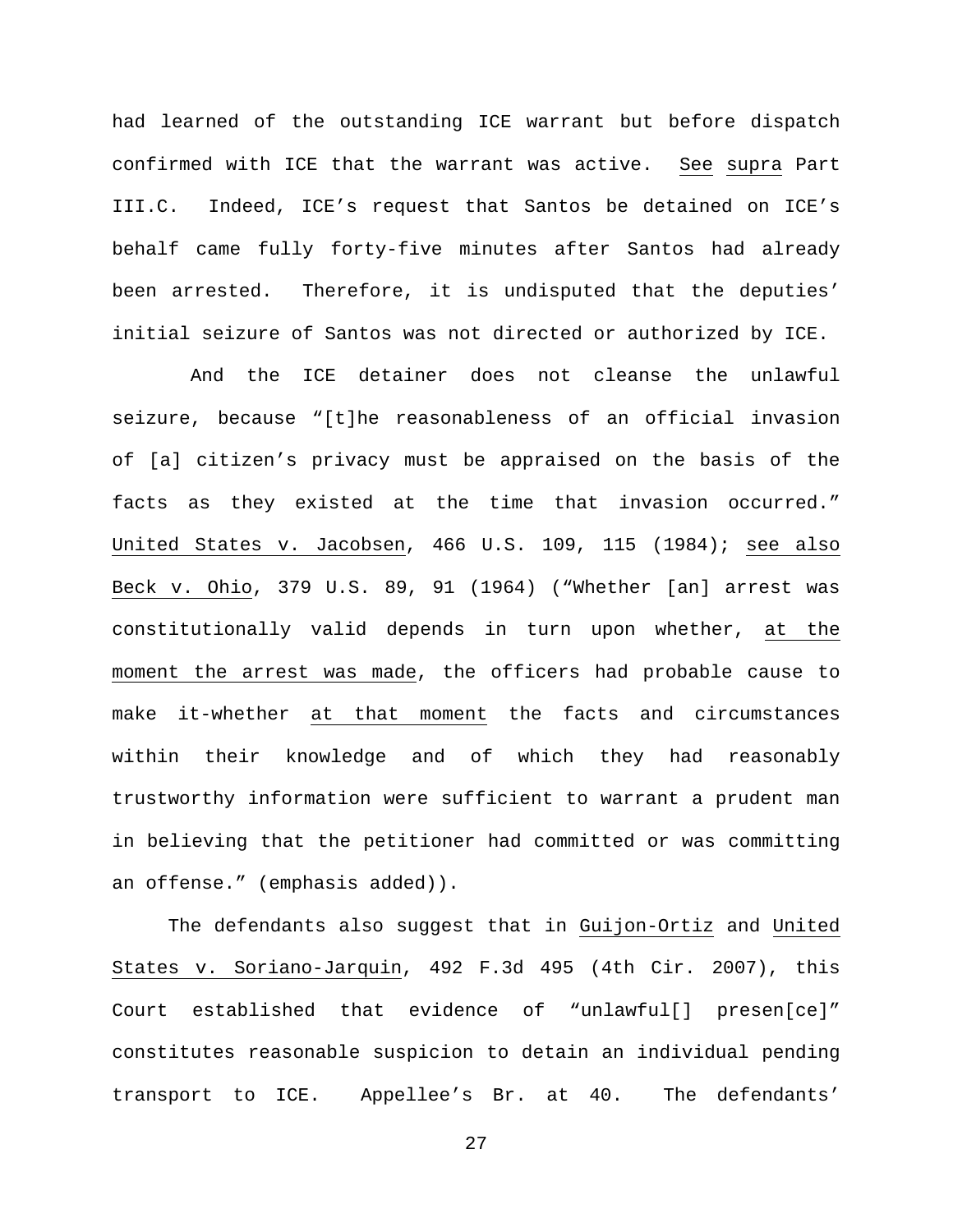reliance on Guijon-Ortiz and Soriano-Jarquin, both of which were decided before Arizona v. United States, is misplaced.

The defendants correctly note that in Guijon-Ortiz we said that a county sheriff's deputy had reasonable suspicion to arrest the defendant for "unlawful . . . presence in the country" when, during the course of a lawful traffic stop, the deputy learned that the defendant had presented him with a fraudulent green card. 660 F.3d at 765. Guijon-Ortiz is inapposite because the deputy had reasonable suspicion that the defendant violated a criminal provision of federal immigration law-knowingly using a false or fraudulent immigration identification card in violation of 18 U.S.C. § 1546(a), id. at 763 n.3-not a civil provision, as was the case here. Further, in Guijon-Ortiz the deputy detained and transported the defendant only after being expressly directed to do so by ICE, id. at 760, which, as previously explained, was not the case here.

In Soriano-Jarquin, we considered whether a state police officer violated the Fourth Amendment when, during a lawful traffic stop, the officer asked passengers in a van for identification. 492 F.3d at 496. After being advised by the driver of the van that the passengers were illegal aliens and while diligently pursuing the independent basis for the traffic stop, the officer contacted ICE, which directed him to detain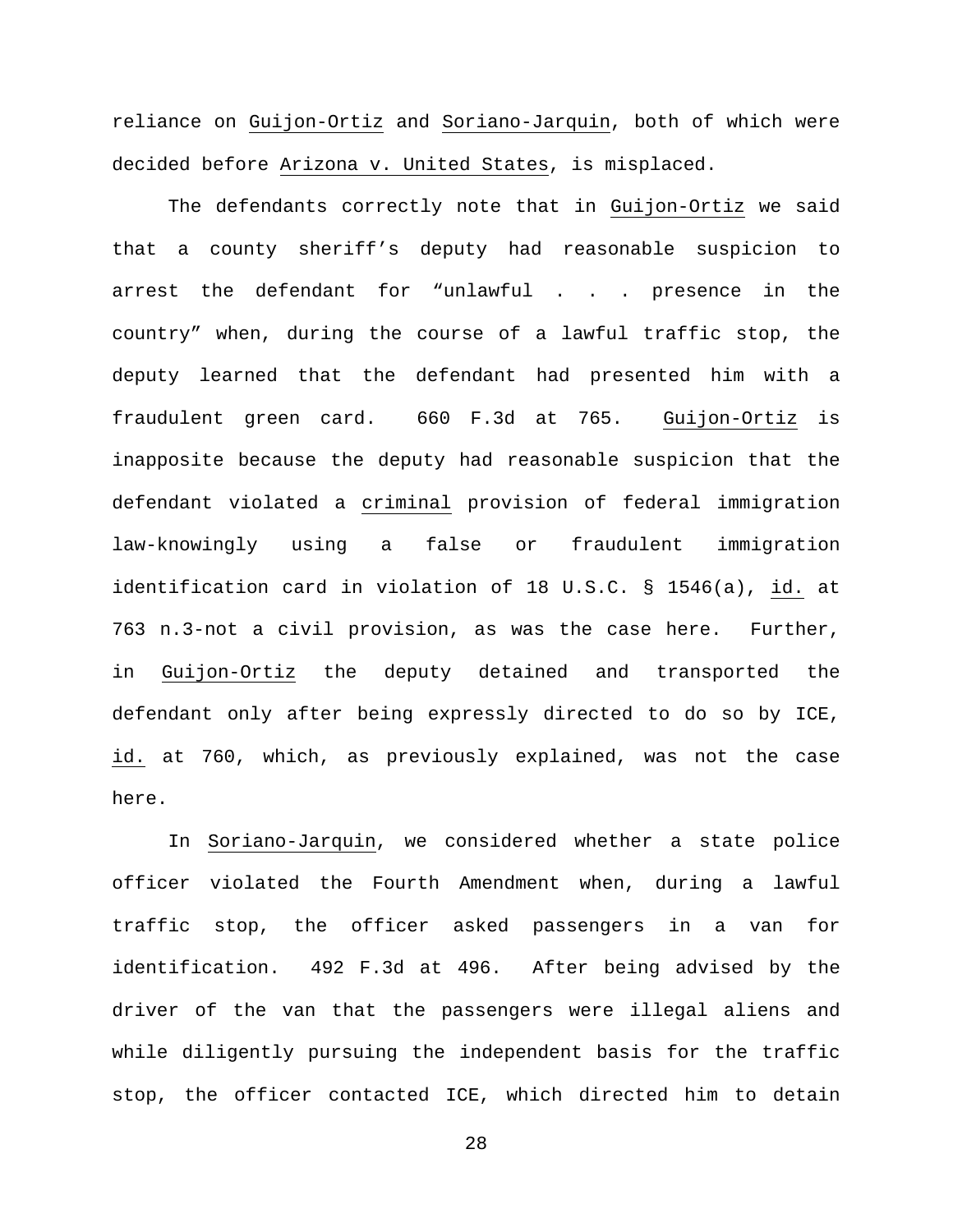the van pending arrival of ICE agents. Id. at 496-97. Therefore, like Guijon-Ortiz, Soriano-Jarquin is readily distinguishable because the police officer detained the passengers at ICE's express direction.

Third, the defendants assert that the deputies lawfully detained Santos because there is no evidence in the record that the ICE warrant was civil rather than criminal. But the deputies testified that the warrant was for "deportation." And the Supreme Court has long characterized deportation as a civil proceeding. See, e.g., Padilla v. Kentucky, 130 S. Ct. 1473, 1481 (2010);<sup>3</sup> United States ex rel. Bilokumsky v. Tod, 263 U.S. 149, 155 (1923). Therefore, the record does indeed contain evidence the ICE warrant was civil in nature.

More significantly, even if the record had been devoid of evidence regarding whether the warrant was civil or criminal, the defendants' argument misses the mark because law enforcement officers, not detainees, are responsible for identifying evidence justifying a seizure. United States v. Branch, 537 F.3d 328, 337 (4th Cir. 2008) ("In order to demonstrate reasonable suspicion, a police officer must offer 'specific and

 $\frac{3}{5}$  Padilla characterizes "removal" as a civil proceeding.<br>130 S. Ct. at 1481. In 1996, Congress combined "deportation" In 1996, Congress combined "deportation" proceedings with "exclusion" proceedings to form a single "removal" proceeding. Illegal Immigration Reform and Immigrant Responsibility Act of 1996, Pub. L. 104-208, § 304(a), 110 Stat. 3009-587, adding 8 U.S.C. § 1229a.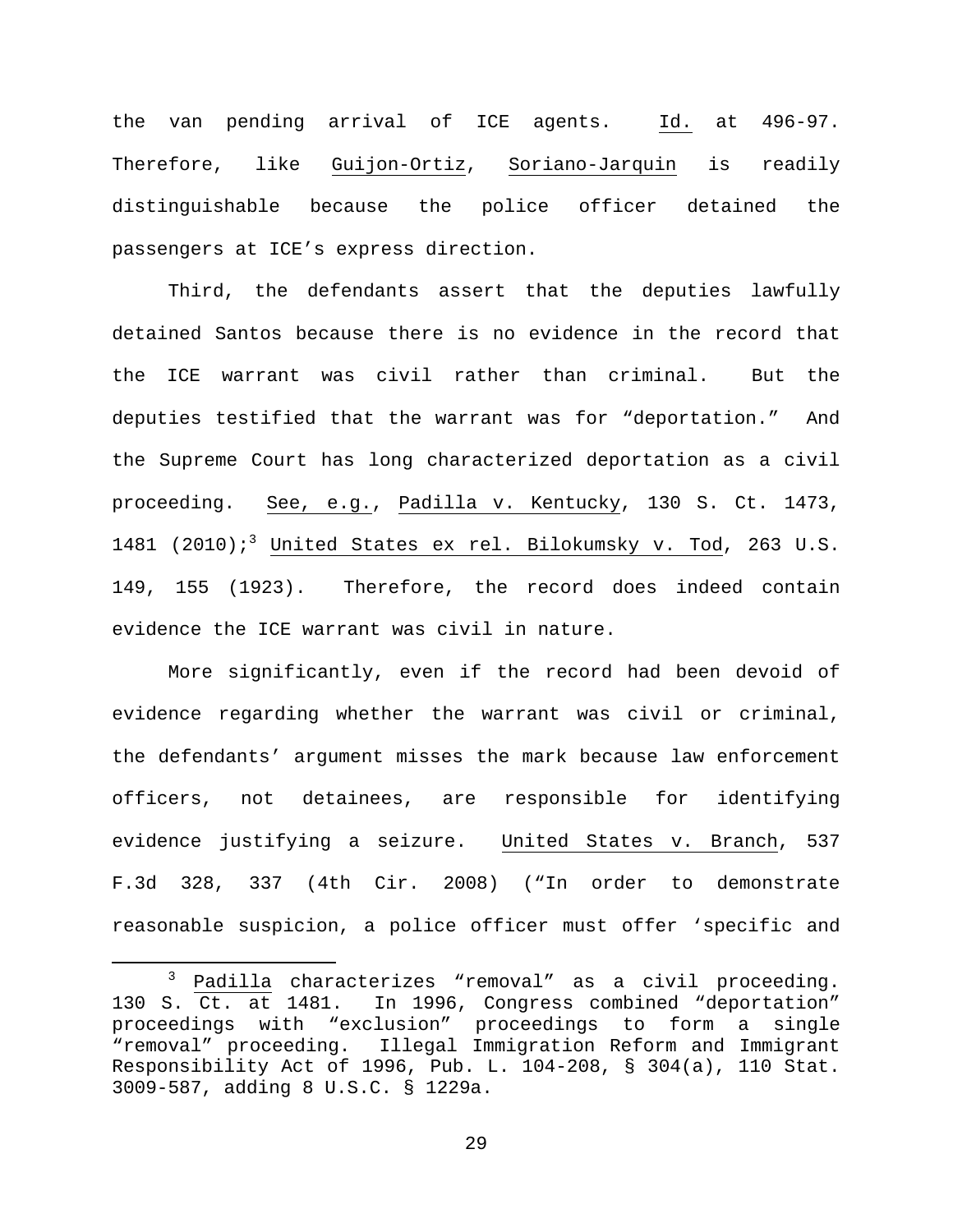articulable facts' that demonstrate at least 'a minimal level of objective justification' for the belief that criminal activity is afoot." (quoting Illinois v. Wardlow, 528 U.S. 119, 123 (2000))). Consequently, when affirmative evidence does not justify a seizure, the seizure violates the Fourth Amendment. Therefore, it was the deputies' responsibility to determine whether the warrant was for a criminal or civil immigration violation before seizing Santos. And because they did not determine that the warrant was criminal in nature (nor could they have—because it was not), her detention was unlawful.

Relatedly, the defendants suggest that the ICE warrant was criminal because it was included in the National Crime Information Center ("NCIC") database and "the enabling legislation for the NCIC provides only that crime records can be entered into the database." Appellee's Br. at 48 (citing 28 U.S.C. § 534(a)). We agree with the defendants that there is a good argument that Section 534(a)(1), which directs the Attorney General to "acquire, collect, classify, and preserve identification, criminal identification, crime, and other records," does not authorize inclusion of civil immigration records in the NCIC database. See Doe v. Immigration & Customs Enforcement, 2006 WL 1294440, at \*1-3 (S.D.N.Y. May 10, 2006) (explaining that the plain language of Section 534, ordinary canons of statutory construction, and legislative history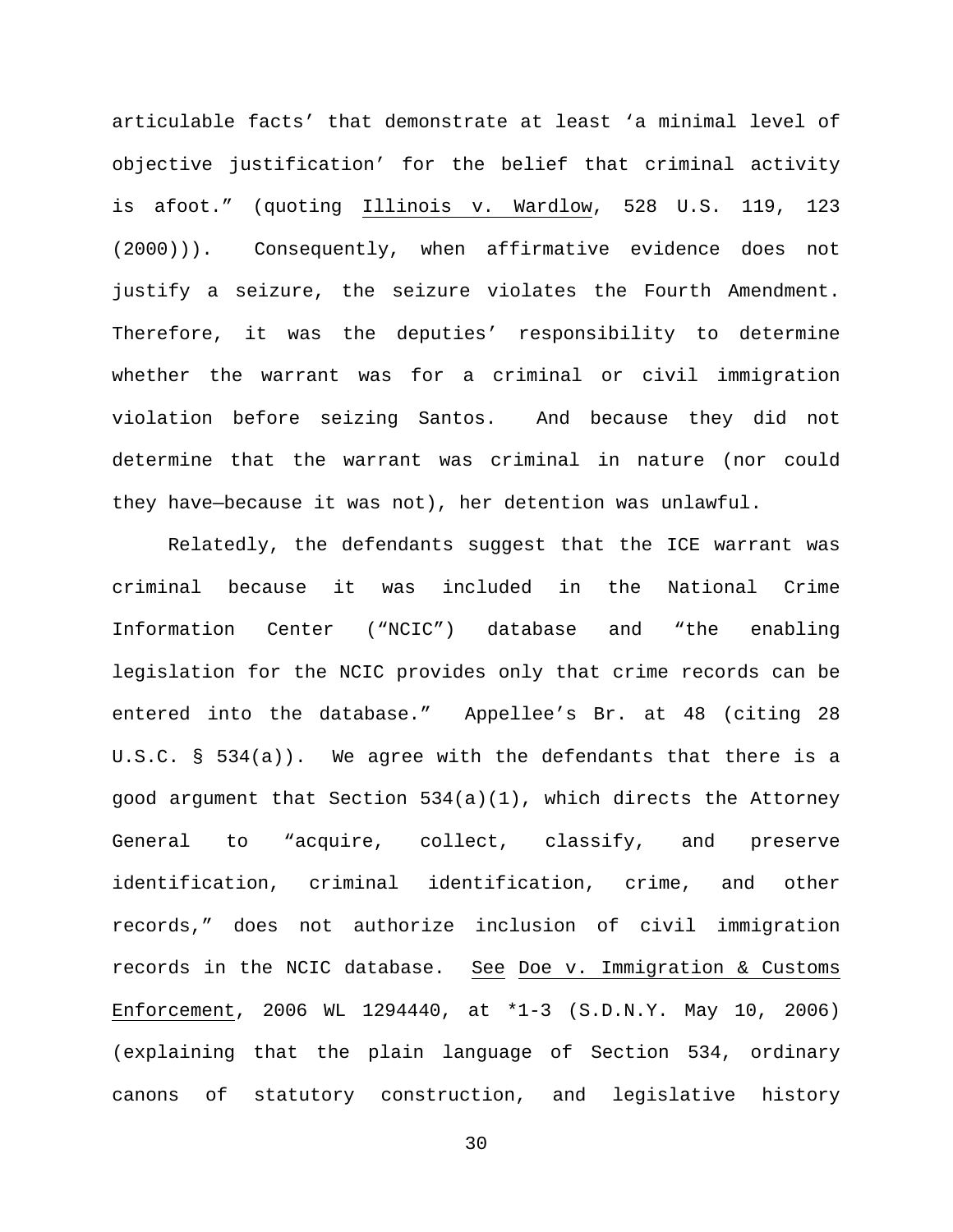demonstrate that the government lacks authority to include civil immigration records in the NCIC database); Michael J. Wishnie, State and Local Police Enforcement of Immigration Laws, 6 U. Pa. J. Const. L. 1084, 1095-1101 (2004) (same).

Nonetheless, in the aftermath of the September 11, 2001 attacks, the Attorney General authorized inclusion of civil immigration records in the NCIC database, including information on individuals, like Santos, who are the subject of outstanding removal orders. John Ashcroft, U.S. Att'y Gen., Prepared Remarks on the National Security Entry-Exit Registration System (June 6, 2012), available at http://www.justice.gov/archive/ag/speeches/2002/060502agprepared remarks.htm. And ICE continues to populate the NCIC database with civil immigration records to the present. See Immigration & Customs Enforcement, Fact Sheet: Law Enforcement Support Center  $(May$  29, 2012), http://www.ice.gov/news/library/factsheets/lesc.htm. Therefore, contrary to the defendants' assertion, the NCIC database does indeed include civil immigration records.

In sum, the deputies violated Santos's rights under the Fourth Amendment when they seized her after learning that she was the subject of a civil immigration warrant and absent ICE's express authorization or direction.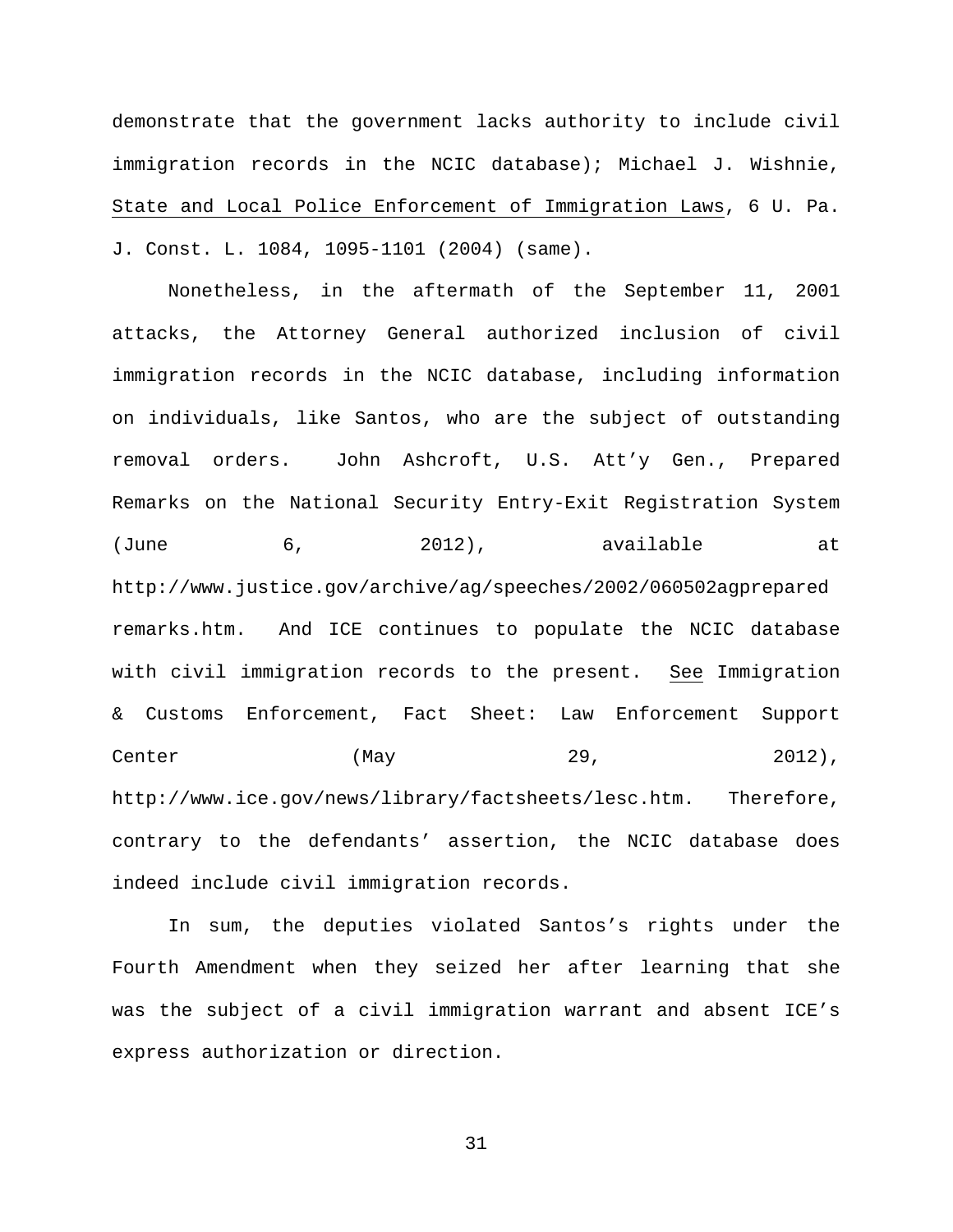V.

A.

Even though the deputies violated Santos's rights under the Fourth Amendment, the deputies still may be entitled to qualified immunity if the right was not clearly established at the time of the seizure.

The doctrine of qualified immunity "balances two important interests-the need to hold public officials accountable when they exercise power irresponsibly and the need to shield officials from harassment, distraction, and liability when they perform their duties reasonably." Pearson v. Callahan, 555 U.S. 223, 231 (2009). To that end, qualified immunity protects law enforcement officers from personal liability for civil damages stemming from "bad guesses in gray areas and ensures that they are liable only for transgressing bright lines." Willingham v. Crooke, 412 F.3d 553, 558 (4th Cir. 2005) (internal quotation omitted).

We apply a two-step test to determine whether a municipal employee is entitled to qualified immunity. First, we decide "whether the facts alleged or shown, taken in the light most favorable to the plaintiff, establish that the [government official's] actions violated a constitutional right." Meyers v. Baltimore Cnty., Md., 713 F.3d 723, 731 (4th Cir. 2013). If we determine that a violation occurred, we consider whether the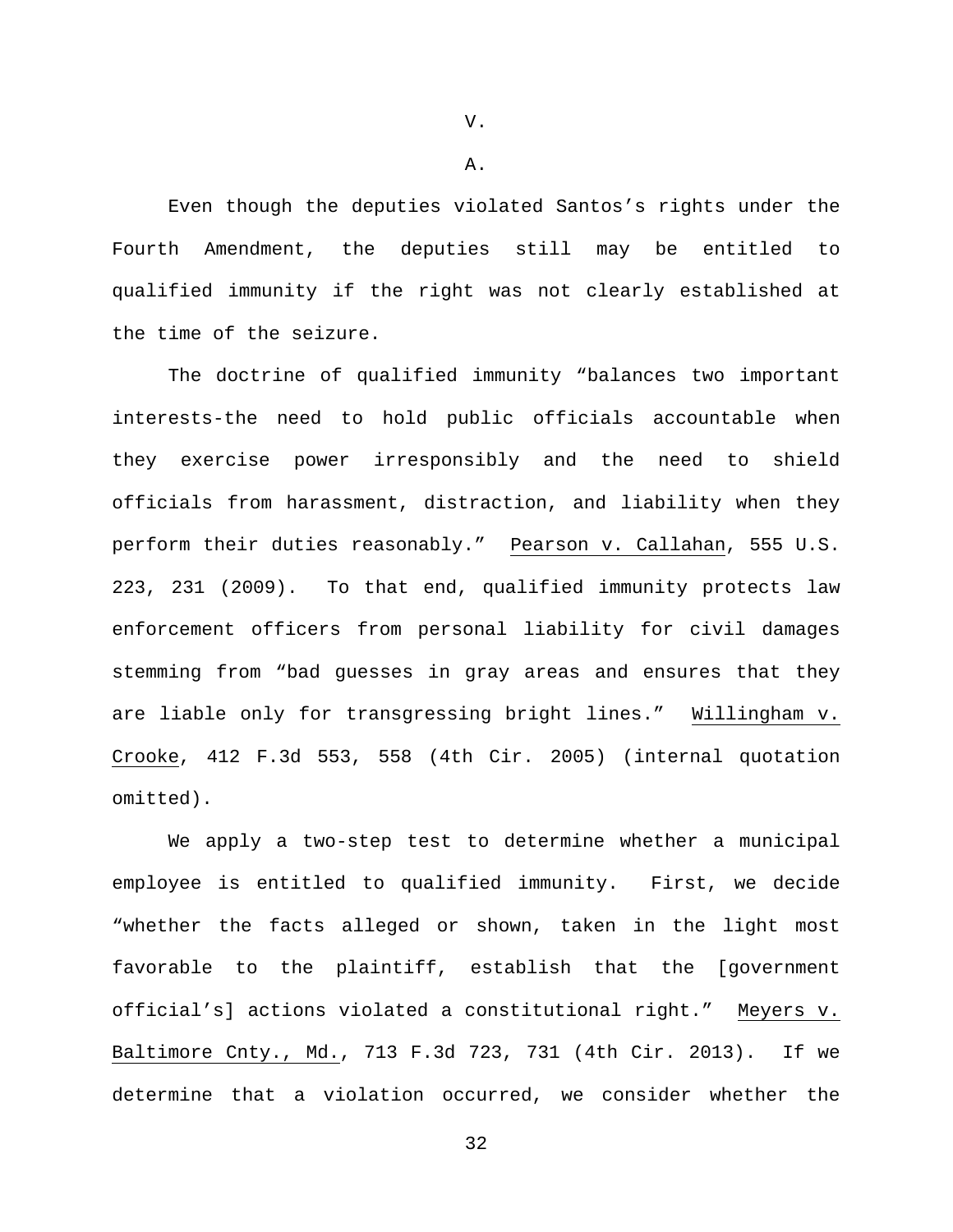constitutional right was "clearly established" at the time of the government official's conduct. Id. (noting also that the Supreme Court "modif[ied] the . . . approach such that lower courts are no longer required to conduct the analysis in th[is] sequence").

As explained above, the deputies violated Santos's Fourth Amendment rights when they seized her based on the civil ICE warrant. See supra Part IV.B. Therefore, the key question is whether the constitutional right was "clearly established" when the arrest occurred. We apply an objective test to determine whether a right is "clearly established," asking whether "a reasonable person in the official's position could have failed to appreciate that his conduct would violate [the] right[]." Torchinsky v. Siwinski, 942 F.2d 257, 261 (4th Cir. 1991) (internal quotation omitted).

Because government officials cannot "reasonably be expected to anticipate subsequent legal developments," the right must have been clearly established at the time an official engaged in a challenged action. Harlow, 457 U.S. at 818. Nonetheless, there need not have been a judicial decision squarely on all fours for a government official to be on notice that an action is unconstitutional. Meyers, 713 F.3d at 734 (noting that this Court "repeatedly ha[s] held that it is not required that a right violated already have been recognized by a court in a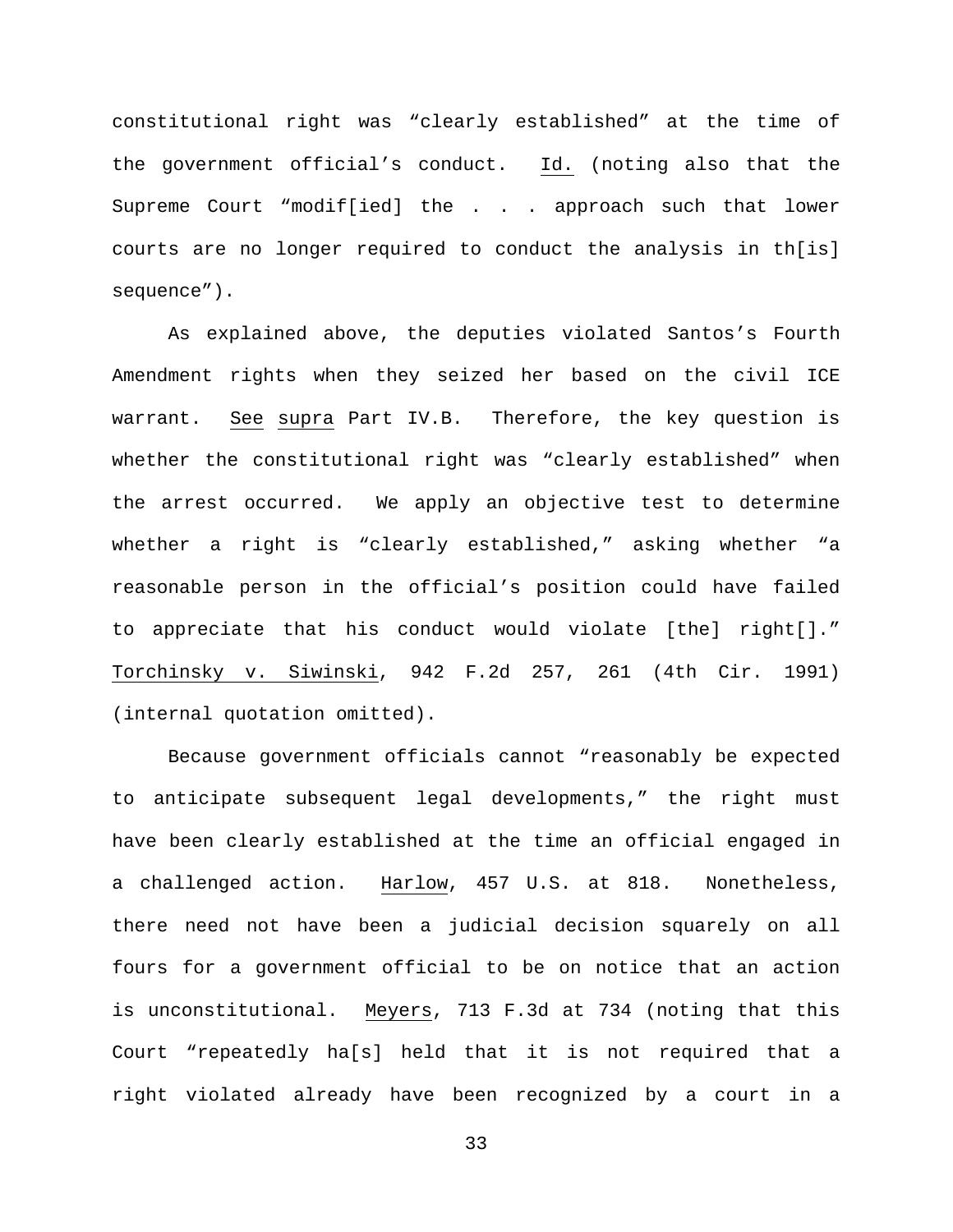specific context before such right may be held 'clearly established' for purposes of qualified immunity"); see also Hope v. Pelzer, 536 U.S. 730, 741 (2002) (stating that "officials can still be on notice that their conduct violates established law even in novel factual circumstances").

For three reasons, we conclude that when the deputies detained Santos, it was not clearly established that local law enforcement officers may not detain or arrest an individual based solely on a suspected or known violation of federal civil immigration law. First, the Supreme Court did not directly address the role of state and local officers in enforcement of federal civil immigration law until Arizona v. United States, which was decided more than three years after the deputies' encounter with Santos.

Second, until today, this Court had not established that local law enforcement officers may not seize individuals for civil immigration violations. Therefore, no controlling precedent put the deputies on notice that their actions violated Santos's constitutional rights.

And finally, before Arizona v. United States, our Sister Circuits were split on whether local law enforcement officers could arrest aliens for civil immigration violations. Compare, e.g., United States v. Urrieta, 520 F.3d 569, 574 (6th Cir. 2008) ("To justify [the defendant's] extended detention then,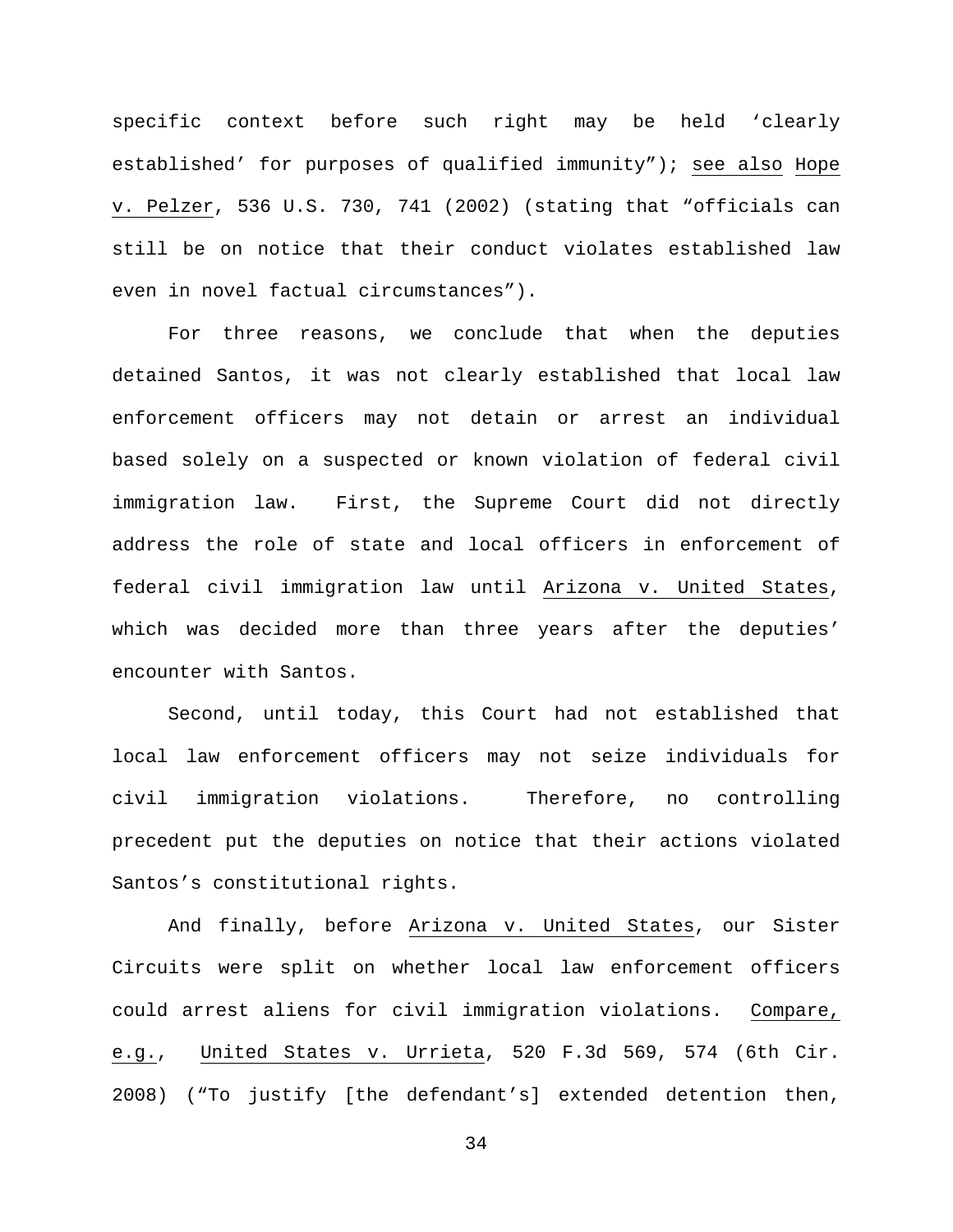the government must point to specific facts demonstrating that [the Sheriff's] Deputy . . . had a reasonable suspicion that [the defendant] was engaged in some nonimmigration-related illegal activity."), with United States v. Vasquez-Alvarez, 176 F.3d 1294, 1296 (10th Cir. 1999) ("[T]his court has held that state law-enforcement officers have the general authority to make arrests for violations of federal immigration laws."). And "if there are no cases of controlling authority in the jurisdiction in question, and if other appellate federal courts have split on the question of whether an asserted right exists, the right cannot be clearly established for qualified immunity purposes." Rogers v. Pendleton, 249 F.3d 279, 288 (4th Cir. 2001).

In sum, even though the deputies unconstitutionally seized Santos, qualified immunity bars her individual capacity claims because the right at issue was not clearly established at the time of the encounter.

# B.

Santos further argues that even if qualified immunity precludes her individual capacity claims, the district court improperly dismissed her claims against the Frederick County Board of Commissioners and against Sheriff Jenkins and Deputies Openshaw and Lynch in their official capacities. Plaintiffs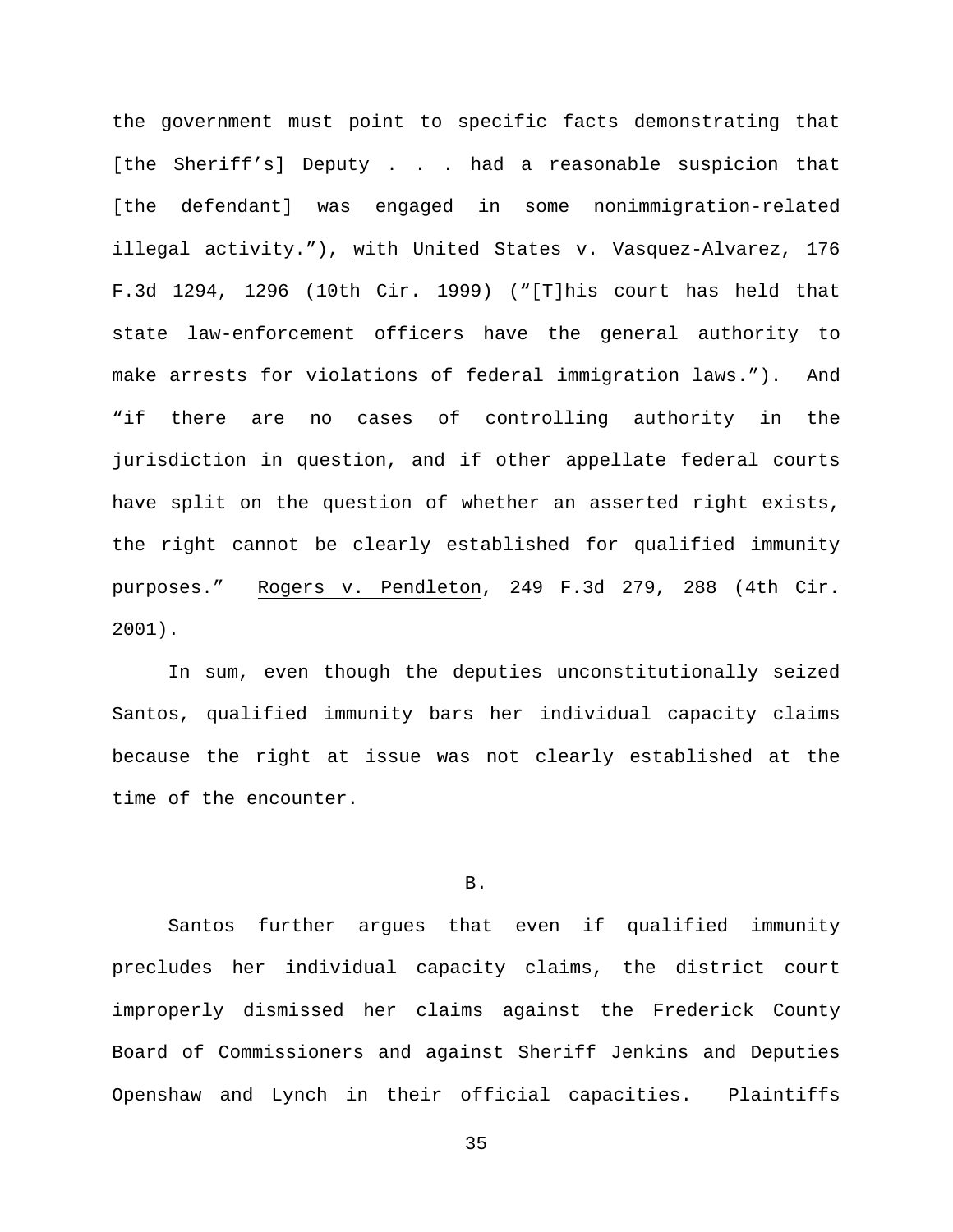alleging constitutional injuries may bring suits under Section 1983 against municipalities for unconstitutional actions taken by their agents and employees. Monell v. Dep't of Social Servs. of the City of New York, 436 U.S. 658, 691 (1978). Likewise, a plaintiff may bring a Section 1983 action against governmental officials in their official or representative capacity. Hafer v. Melo, 502 U.S. 21, 25 (1991). For purposes of Section 1983, these official-capacity suits are "treated as suits against the [municipality]." Id.

The Supreme Court has emphasized, however, that municipal liability under Section 1983 does not amount to respondeat superior. Monell, 436 U.S. at 691. Consequently, a municipality is subject to Section 1983 liability only when its "policy or custom, whether made by its lawmakers or by those whose edicts or acts may fairly be said to represent official policy, inflicts the [plaintiff's] injury . . . ." Id. at 694. The requirement that the allegedly unconstitutional act stems from an established municipal policy or the actions of a final policymaker ensures that the municipality is "responsible" for the alleged violations of a plaintiff's constitutional rights. Pembaur v. City of Cincinnati, 475 U.S. 469, 480 (1986).

Unlike with government officials sued in their individual capacity, qualified immunity from suit under Section 1983 does not extend to municipal defendants or government employees sued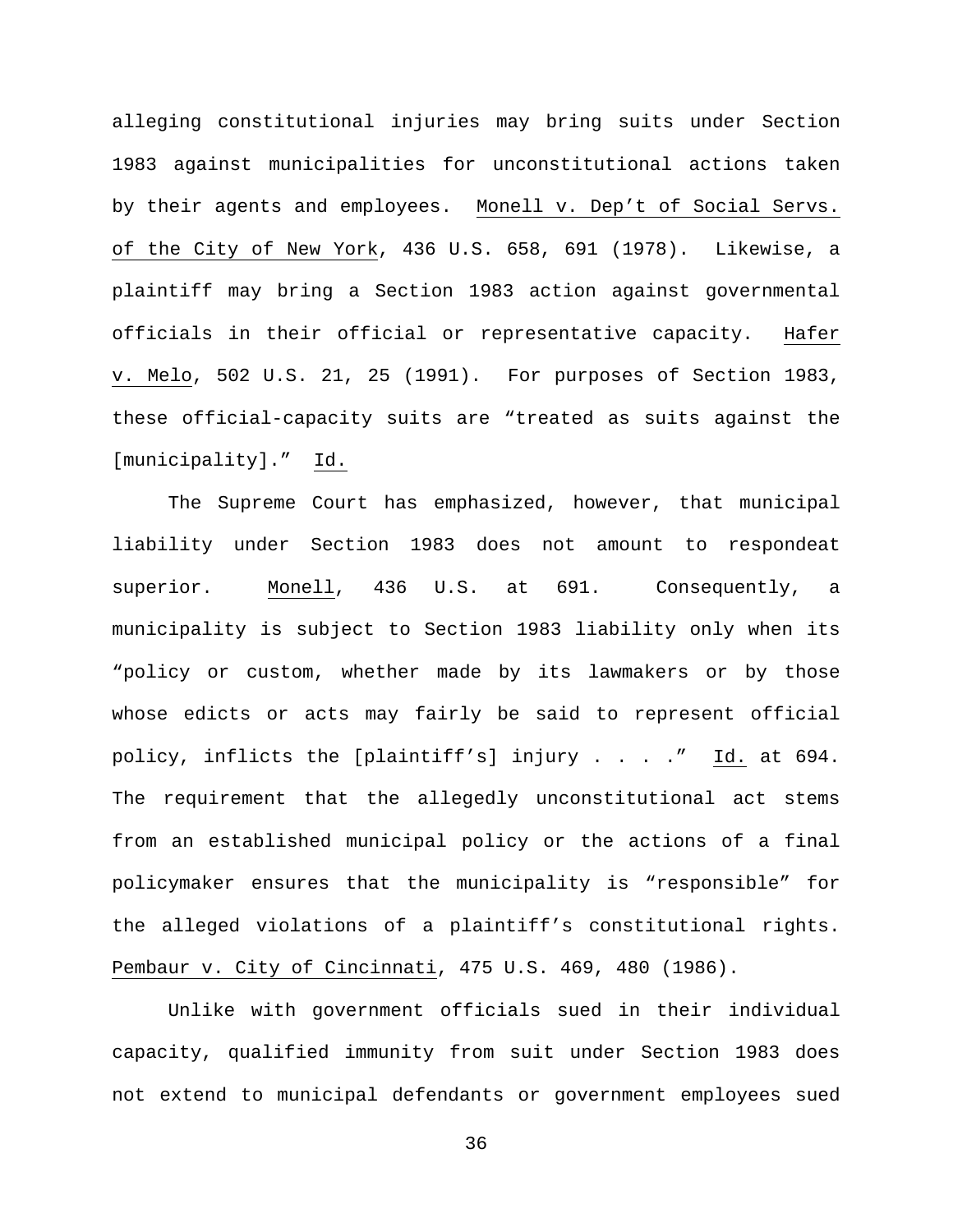in their official capacity. Owen v. City of Independence, Mo., 445 U.S. 622, 650 (1980).

The district court dismissed Santos's official-capacity claims and claims against the Frederick County Board of Commissioners because it concluded that the deputies did not violate Santos's Fourth Amendment rights. Santos, 884 F. Supp. 2d at 432. Because we hold that the deputies violated Santos's Fourth Amendment rights when they seized her solely on the basis of the civil ICE warrant and because qualified immunity does not extend to municipal defendants, this was error.

Having (erroneously) determined that the deputies did not violate Santos's constitutional rights, the district court did not have occasion to address whether the municipal defendants were "responsible" for the deputies' conduct. Therefore, on remand, the district court should determine whether the deputies' unconstitutional actions are attributable to an official policy or custom of the county or the actions of a final county policymaker.

# VI.

In sum, the district court correctly concluded that the deputies seized Santos when Openshaw gestured for her to remain seated after the deputies learned of the outstanding civil ICE removal warrant. But because knowledge that an individual has